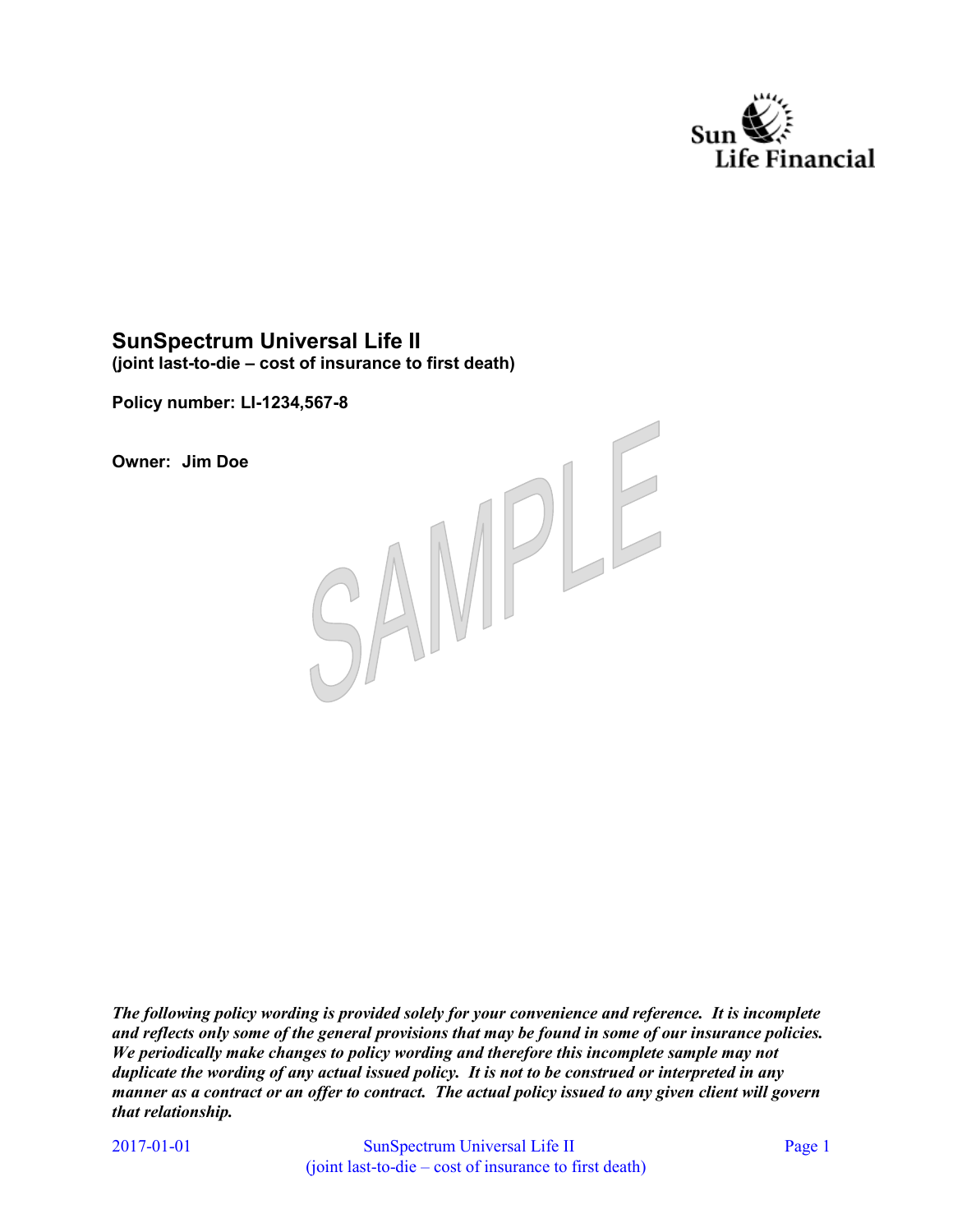# **Table of contents**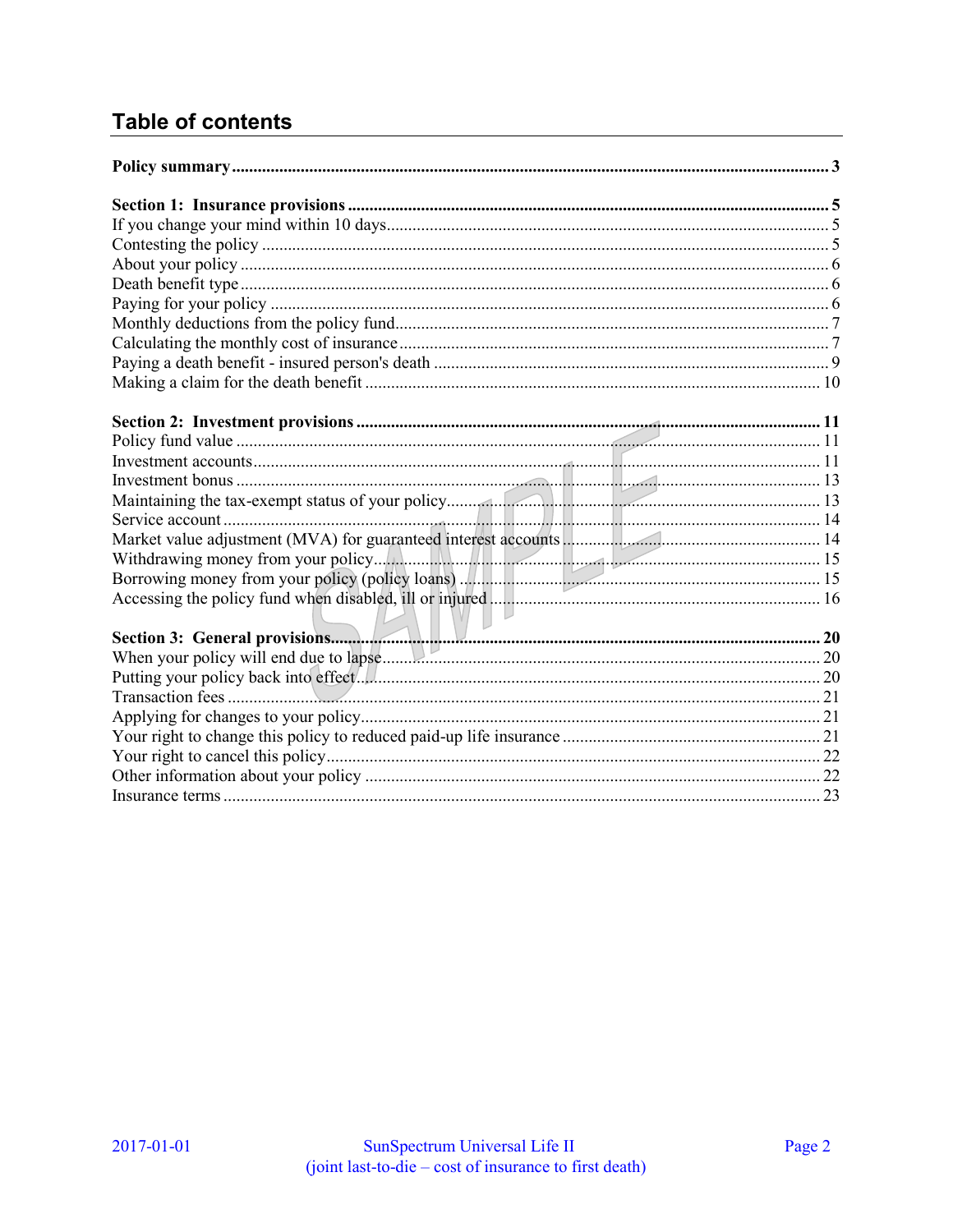# **Policy summary**

In this document, *you* and *your* mean the owner of this policy. *We, us*, *our,* and *the company* mean Sun Life Assurance Company of Canada.

Your policy is issued and underwritten by Sun Life Assurance Company of Canada, a member of the Sun Life Financial group of companies.

It's important that you read your entire policy carefully. It sets out the benefits payable and has exclusions and reductions of coverage. To help you understand insurance terms, refer to the explanations described under the heading, *Insurance terms*.

Plan: **SunSpectrum Universal Life II** Policy number: LI-1234,567-9 Policy date: January 1, 2017 Monthly anniversary day: the  $1<sup>st</sup>$  day of every month Owner: Jim Doe No contingent owner was named on your application. You must tell us in writing if you want to name a contingent owner. Insured persons: John Doe born on March 1, 1978 age nearest on the policy date: XX Mary Doe born on April 10, 1979 age nearest on the policy date: XX Beneficiary: is named on your application, unless you make a change in writing. Withdrawal order: Proportional order is used to process transfers and withdrawals, unless you make a change in writing to us.

This is not a participating policy. You are not eligible to receive dividends.

#### **Minimum first year payment for this policy**

The minimum first year annual payment for this policy is \$X,XXX.XX. The minimum payment is not guaranteed. If, for any investment account you choose, the interest is negative, or if you make any withdrawals, loans or changes to your policy, then additional payments may be required to keep your policy in effect.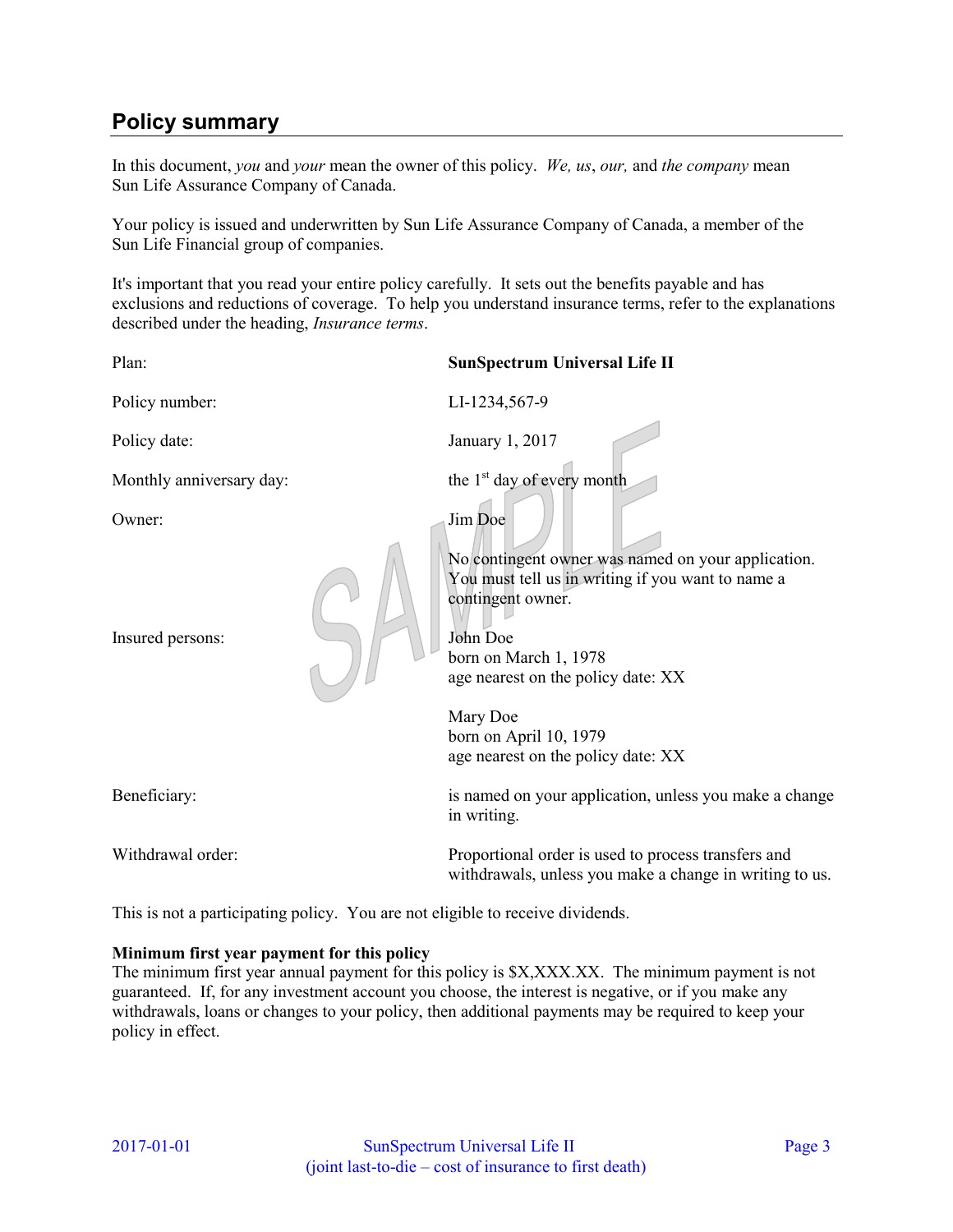# **Policy summary (continued)**

#### **SunSpectrum Universal Life II**

#### **Joint last-to-die basic insurance coverage - cost of insurance to first death**

| Insured persons:                      | John Doe                                                                                      |  |
|---------------------------------------|-----------------------------------------------------------------------------------------------|--|
|                                       | Mary Doe                                                                                      |  |
| Death benefit type:                   | Insurance amount plus policy fund                                                             |  |
| Insurance amount:                     | \$X,XXX,XXX                                                                                   |  |
|                                       | A death benefit is payable when both of the insured<br>persons have died, as described later. |  |
| Cost of insurance type:<br>Joint age: | Guaranteed yearly renewable term rates to age 100<br>XX                                       |  |
|                                       |                                                                                               |  |

#### **Schedule of guaranteed annual cost of insurance rates**

Each monthly anniversary day, we deduct money from the policy fund to pay the cost of insurance for this policy. The calculation for monthly cost of insurance is described under the heading, *Calculating the monthly cost of insurance.*

The cost of insurance, for the joint last-to-die basic insurance in effect on the policy date, is payable until the earlier of January 1, XXXX or the date one of the insured persons dies.

The schedule shows the guaranteed annual rate per \$1,000 of insurance.

If any insurance amounts increase, the rates in the schedule below do not apply to the amount of the increase. We determine the cost of insurance rates for the amount of the increase, as described later.

(1) Basic insurance

| Beginning on | (1)    |
|--------------|--------|
| 1 Jan XXXX   | XXX.XX |
| 1 Jan XXXX   | XXX.XX |
| 1 Jan XXXX   | XXX.XX |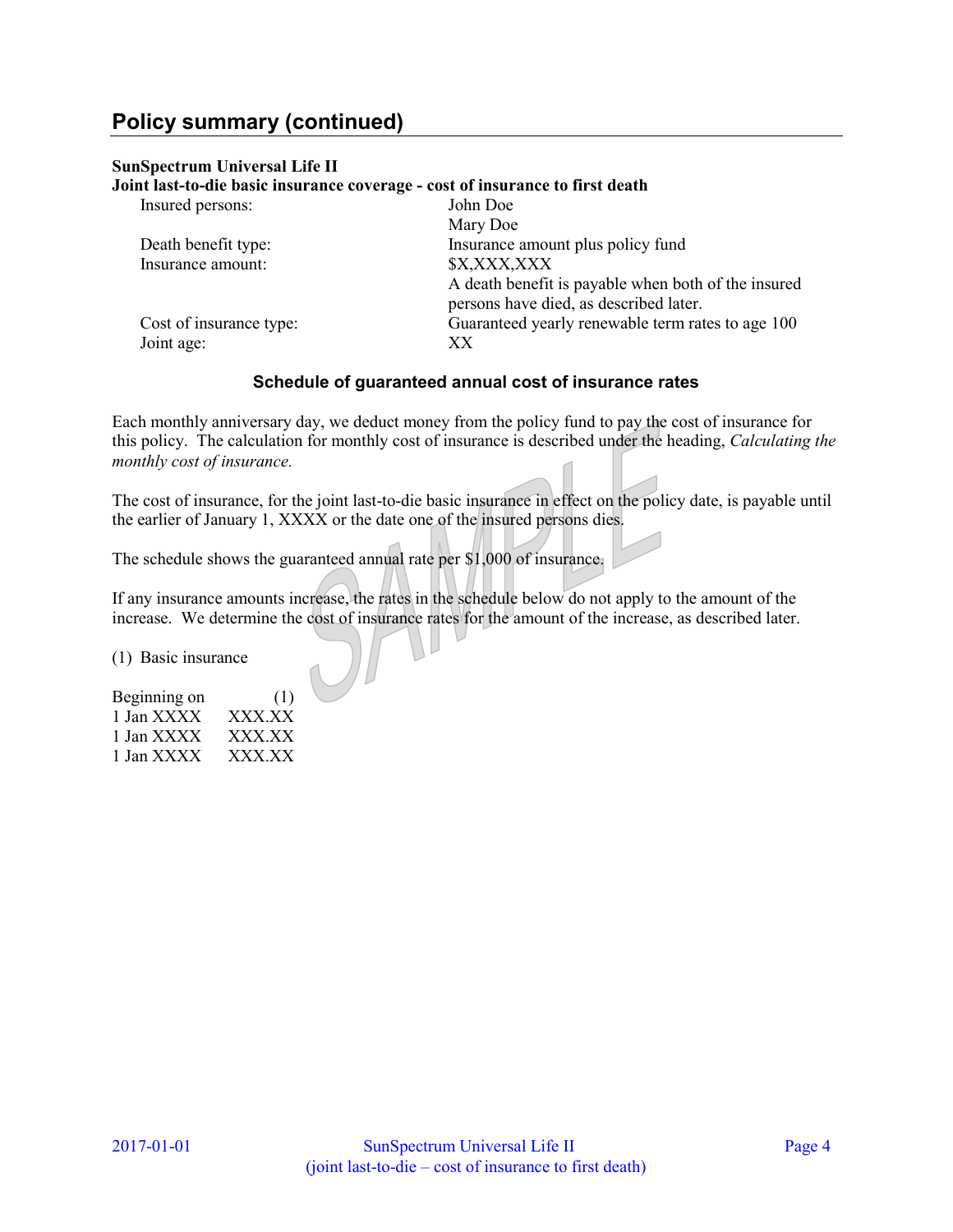# E15000A **Section 1: Insurance provisions**

## E14000A **If you change your mind within 10 days**

You may send us a written request to cancel your policy within:

- 10 days of receiving it from us, or
- 60 days after the policy is issued, whichever date is earlier.

You are considered to have received your policy 5 days after it's mailed from our office, or on the date your advisor delivers it to you.

When we receive your written request we'll refund any amount paid. This is called rescission.

Your decision to cancel your policy is your personal right. When we receive your request to cancel it, all of our obligations and liabilities under this policy end immediately. The cancellation is binding on you and any person entitled to make a claim under this policy, whether their entitlement is revocable or irrevocable.

To cancel your policy, send your request in writing to: Sun Life Assurance Company of Canada 227 King Street South PO Box 1601, Stn. Waterloo Waterloo ON Canada N2J 4C5

# E14005A **Contesting the policy**

The incontestability provisions set out in the provincial or territorial insurance legislation applicable to this policy apply.

#### *Limit on contesting*

We cannot challenge the validity of the policy after it has been in effect continuously for two years from the later of the date it took effect and the date it was last reinstated. If the policy is amended to increase or change a benefit or improve a rating, we cannot challenge the validity of the amendment after it has been in effect continuously for two years from the later of the date the amendment took effect and the date the policy was last reinstated.

#### *Exception to the limit on contesting*

We can challenge the validity of the policy or an amendment at any time in cases of fraud or cases involving a disability benefit.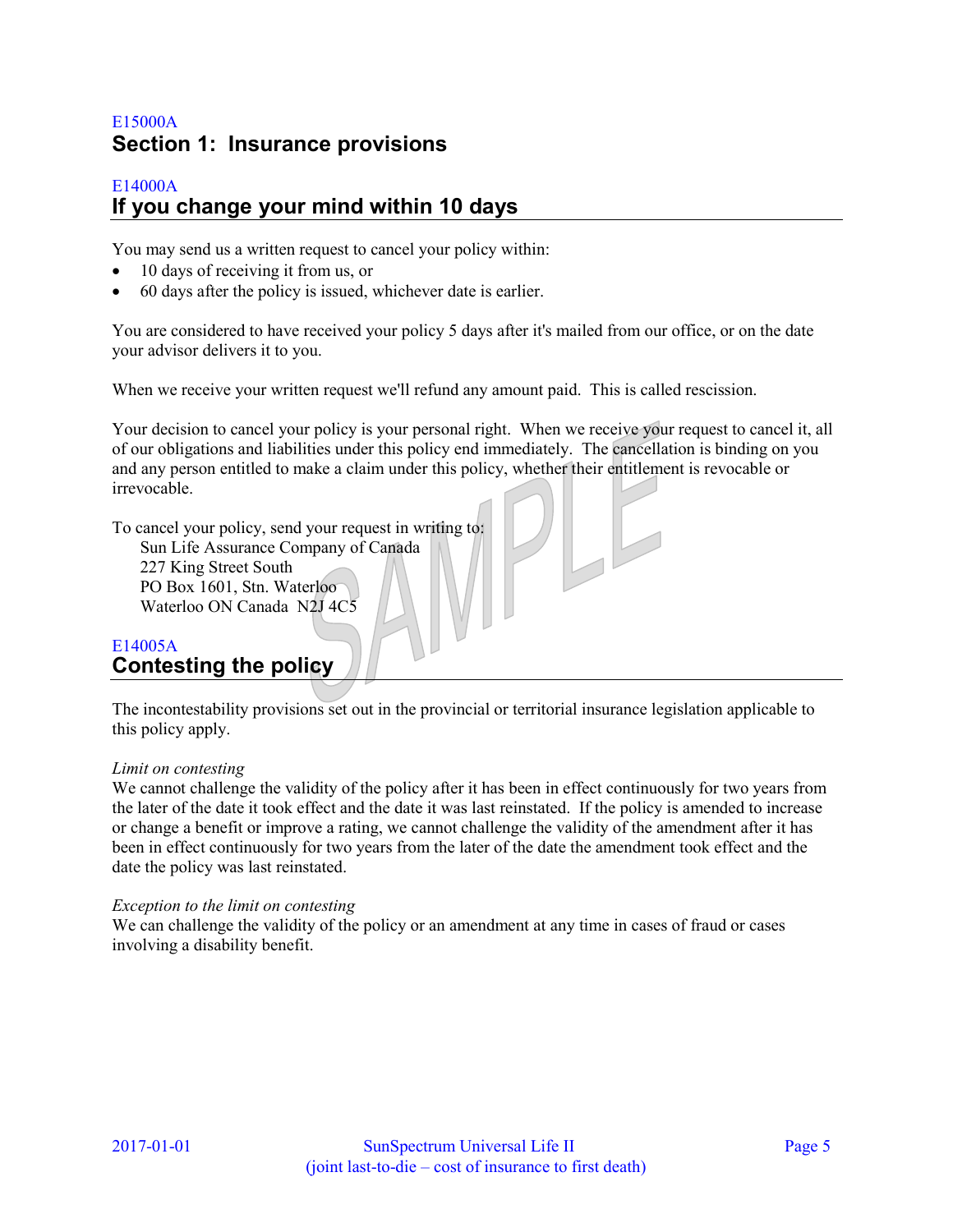# E15010A **About your policy**

SunSpectrum Universal Life II is a flexible payment permanent life insurance policy. It includes insurance benefits you selected on one or more persons. It has a policy fund which includes the activity account and the investment accounts.

Payments must be made to Sun Life Assurance Company of Canada to keep your policy in effect and are subject to a minimum and maximum limit that we determine. We have the right to refuse cash payments.

Any payment we receive at our head office before the Toronto Stock Exchange is closed for the day is applied to your policy effective that day. Any payment we receive at our head office after the Toronto Stock Exchange is closed is applied to your policy effective on the following business day.

Any request for a transfer, withdrawal, policy loan or policy cancellation that we receive at our head office before the Toronto Stock Exchange is closed for the day, is effective that day but processed the following business day. If money is moved to or from an investment account, we may delay the effective date of the transaction for up to 5 business days from the day we receive your request or the day we receive funds.

Payments we receive are held in our general fund. When you invest in any managed investment account you do not:

- acquire any ownership interest in a specific fund
- purchase units, or
- have any legal interest in any security.

# E15020A

## **Death benefit type**

#### **Insurance amount plus policy fund**

The death benefit for the basic insurance coverage in this policy is:

- the insurance amount for the basic insurance coverage
- **plus** the policy fund value
- **minus** the amount of any outstanding policy loans, including interest.

## E15030A **Paying for your policy**

When we receive a payment, money is added to the activity account as long as the total of the payments made during the policy year is below the annual maximum amount for that year to keep the policy tax-exempt. We deduct an amount for premium tax from the amount that is added to the activity account. The amount we deduct for this policy is 2% and is guaranteed to never change.

The activity account earns daily interest at the rate we set. The interest rate is subject to change at any time. The guaranteed minimum interest rate will be at least 90% of the Government of Canada 30-day Treasury Bill rate in effect on the day we set the interest rate, less a management fee of 1.75 percentage points. Under no circumstances will the rate be less than 0%.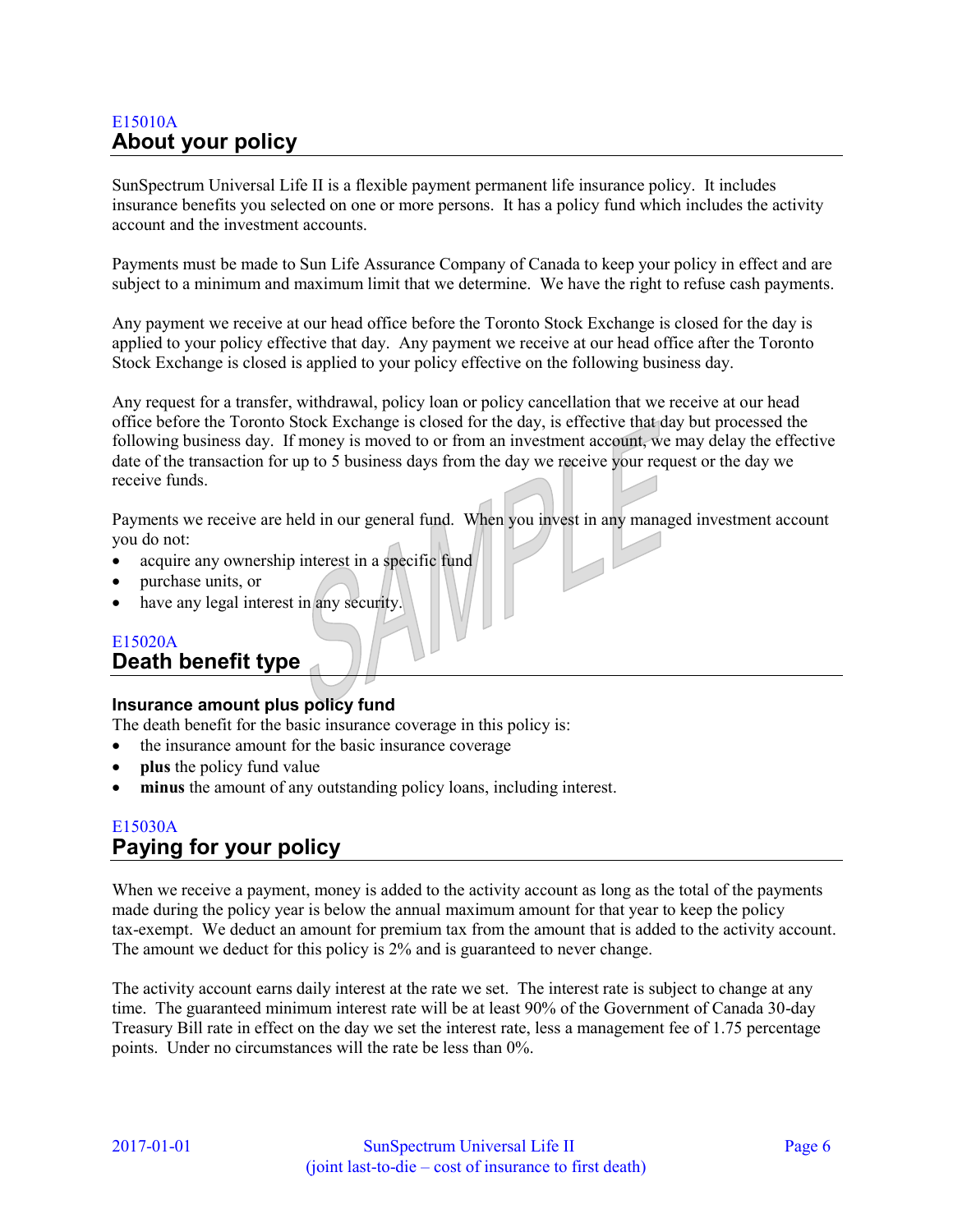# E15040A **Monthly deductions from the policy fund**

Each monthly anniversary day, we deduct money from the activity account to pay for the cost of insurance for the basic insurance coverage and any optional benefits. If there is not enough money in the activity account to pay for the cost of insurance, we will transfer money from your investment accounts according to the withdrawal order you selected, as shown on the *Policy summary*. You may change your withdrawal order at any time. A transaction fee may apply.

### **Proportional withdrawal order**

Proportional order means we transfer money in proportion to the value of your investment accounts on the day of the transfer. If there is not enough money in the activity account and investment accounts, we will transfer money from the service account to pay for the cost of insurance.

For Alternate withdrawal order 1 or 2, if there is insufficient money in the first account, we will take money from the next account until the cost of insurance has been paid.

### **Alternate withdrawal order 1**

- daily interest account (DIA)
- accounts based on the performance of managed funds in proportion to the balance of each of those accounts
- guaranteed interest accounts (GIAs) and, if necessary,
- from the service account.

## **Alternate withdrawal order 2**

- daily interest account (DIA)
- guaranteed interest accounts (GIAs)
- accounts based on the performance of managed funds in proportion to the balance of each of those accounts and, if necessary,
- from the service account.

For all of the withdrawal orders described above, if we transfer money from a GIA layer to pay the cost of insurance, there is no market value adjustment. Money will be taken from the GIA layer closest to maturity and interest will be credited up to the date of the transfer.

If you have money in an account based on the performance of managed funds, and the rate of return negatively impacts your policy fund value, then you may need to make additional payments to ensure there is enough money in the policy fund to pay the required cost of insurance and premium tax.

# E15055A **Calculating the monthly cost of insurance**

The monthly cost of insurance is determined by a number of factors such as an insured person's age, sex, smoking status and health.

The guaranteed annual cost of insurance rates for the basic insurance coverage and any optional benefits in effect on the policy date are shown on the *Schedule of guaranteed annual cost of insurance rates*. If the insurance amount for the basic insurance coverage increases, the rates in effect on the date the change is made apply to the increase.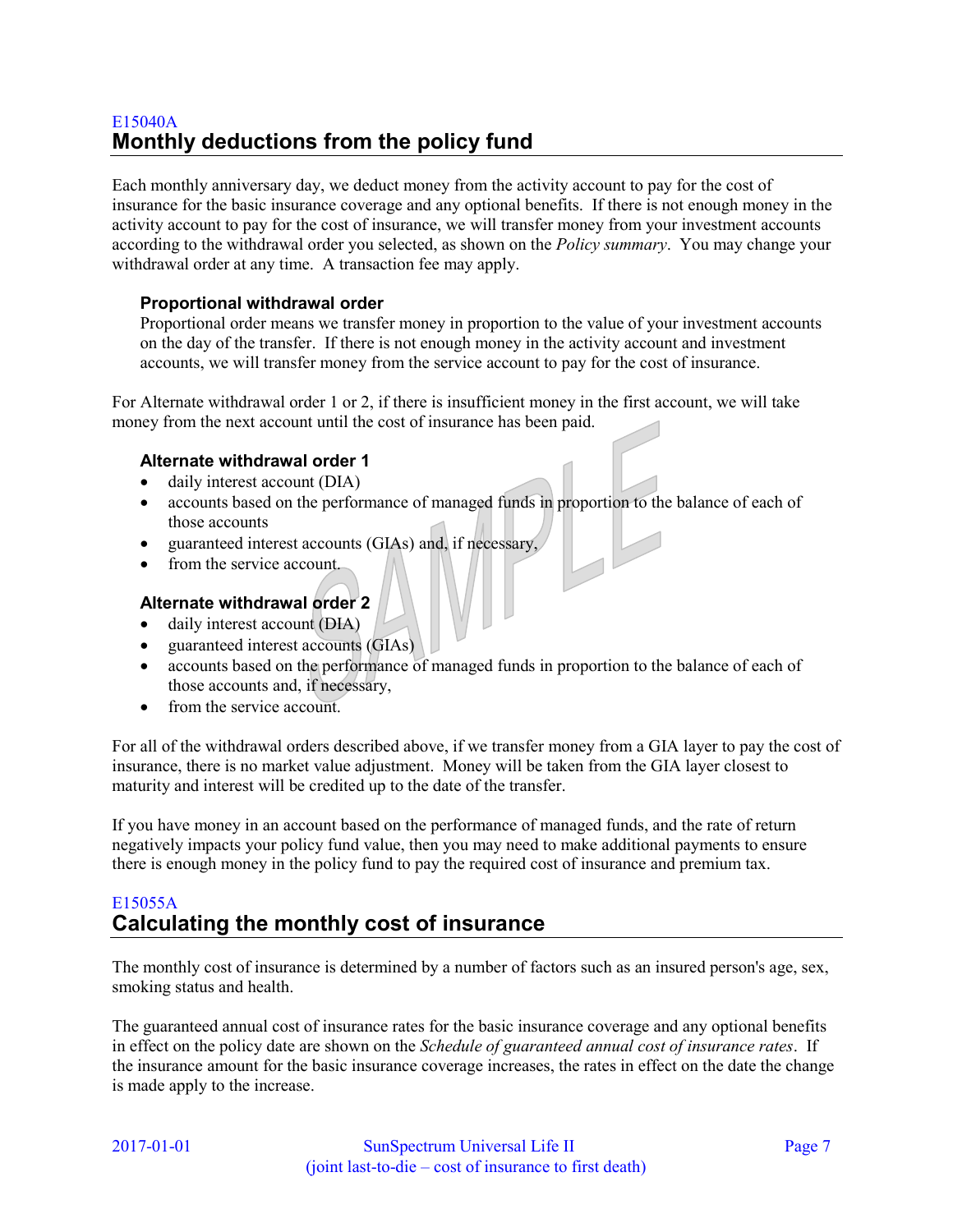Different rates apply to the annual increases in the insurance amount for the basic insurance coverage when the tax-exempt status maintenance method you selected is increase and reverse, as described later. The rates that apply are based on:

- yearly renewable term rates payable to age 100 in effect on the date of each increase, and
- the attained age of the insured person (or attained joint age) on the date of the increase.

#### *You must tell us*

For joint last-to-die basic insurance coverage, when the cost of insurance only has to be paid until the first death, we continue deducting it until you tell us one of the insured persons has died. On the date you tell us, we stop deducting the cost of insurance for the basic insurance coverage that was in effect on the policy date. But we will continue deducting the cost of insurance for any insurance coverage increases made annually to keep your policy tax-exempt. These annual increases have yearly renewable term rates that are payable to age 100.

#### **Basic insurance – cost of insurance**

The monthly cost of insurance for the basic insurance coverage is:

 $(A \times B)$ 

12

where:

 $A =$  the annual cost of insurance per \$1,000 of insurance amount

 $B =$  the insurance amount, divided by 1,000.

## **Total disability waiver benefit – cost of insurance**

The monthly cost of insurance for the *Total disability waiver benefit,* if included in this policy, is:

 $(A \times B)$ 12

where:

 $A =$  the annual cost of insurance per \$100 of the costs in B for the insured person with this benefit

 $B =$  the sum of the annual cost of insurance for the following:

- the basic insurance coverage
- any optional benefits for the insured person with this benefit, excluding the cost for this benefit*,* and
- any *Term insurance benefit for the additional insured person* linked to this insured person, if shown on the *Policy summary*.

This sum is then divided by 100.

#### **Owner waiver benefits – cost of insurance**

The monthly cost of insurance for the *Owner waiver disability waiver benefit* and *Owner waiver death benefit,* if included in this policy, is:

 $(A \times B)$ 12

where:

 $A =$  the annual cost of insurance per \$100 of the costs in B for this policy

 $B =$  the total annual cost of insurance for this policy, excluding the cost for this benefit, divided by 100.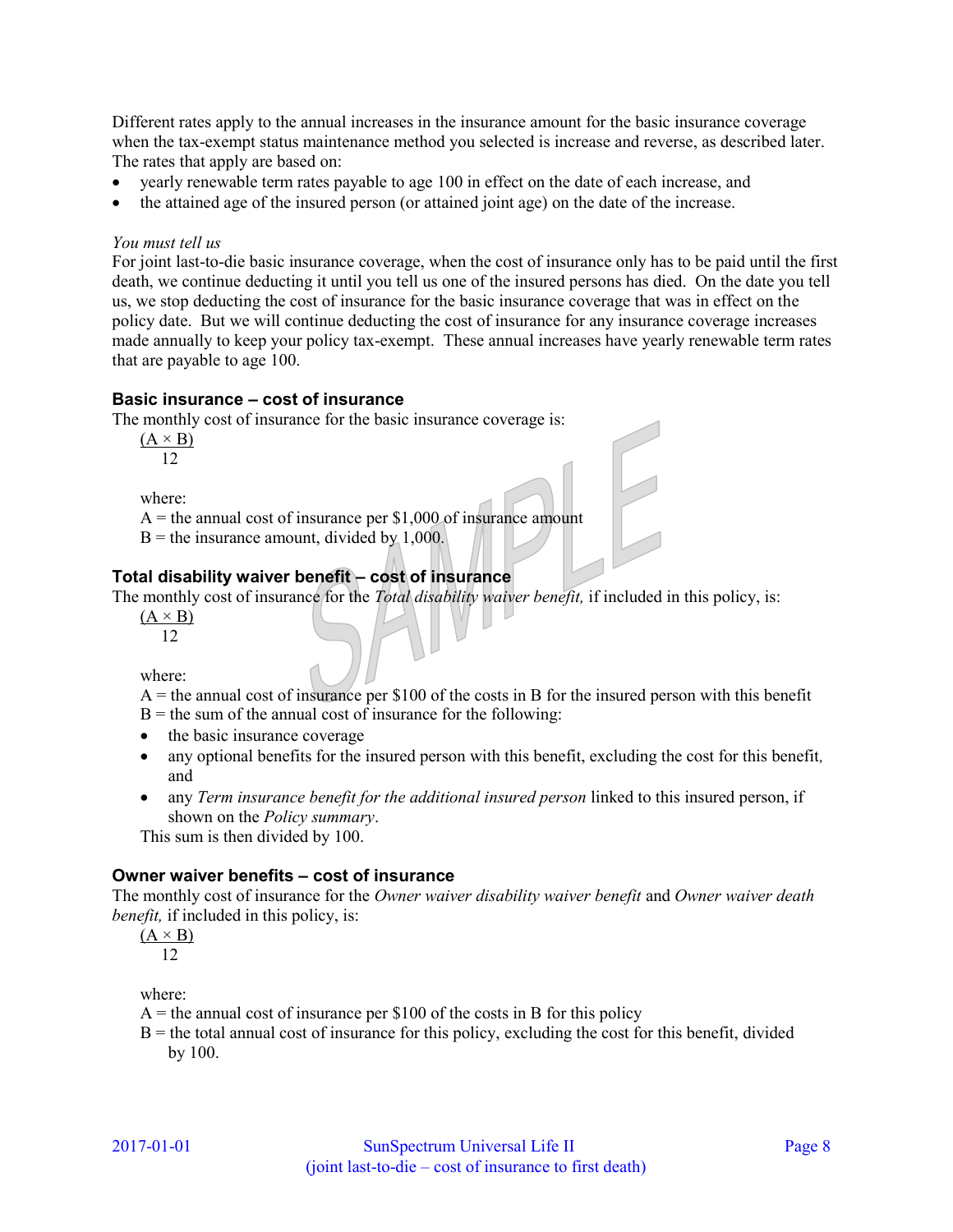## **Other optional benefits – cost of insurance**

The monthly cost of insurance for optional benefits, excluding the *Total disability waiver benefit, Owner waiver disability benefit* and *Owner waiver death benefit*, if included in this policy, is:

 $(A \times B)$ 12

where:

 $A =$  the annual cost of insurance per \$1,000 of insurance amount or option amount for the benefit  $B =$  the insurance amount or option amount for the benefit, divided by 1,000.

## E15065A **Paying a death benefit – insured person's death**

When a death benefit is payable, we pay the named beneficiary for the insured person's insurance coverage. The amount we pay is determined as of the date the insured person died.

We also pay the beneficiary an amount equal to any cost of insurance deducted after the date the insured person died.

If there is a basic insurance coverage on one insured person, that coverage ends when the insured person for that coverage dies.

If there is a joint first-to-die basic insurance coverage, that coverage ends when one of the insured persons for that joint coverage dies.

If there is a joint last-to-die basic insurance coverage, that coverage ends when both the insured persons for that joint coverage have died.

This policy ends on the date the basic insurance coverage in this policy ends. If there is any amount in the service account on the date the insured person(s) for the basic insurance coverage die(s), we pay it to the beneficiary who receives the death benefit.

## **When we will not pay (exclusions)**

We will not pay a death benefit if the insured person dies before reaching the age of 15 days.

For the basic insurance coverage, we will not pay the death benefit\* if any insured person for that coverage takes their own life, regardless of whether the insured person has a mental illness or understands or intends the consequences of their action(s), within 2 years of the later of:

- the most recent date an application for basic insurance coverage on that person was signed
- the policy date, shown on the *Policy summary*
- the effective date of the insurance, if you added it after the policy date, or
- the most recent date your policy was put back into effect, if it has been reinstated.

When we don't pay the death benefit, the basic insurance coverage ends and instead we pay the beneficiary:

- the policy fund value as of the date the insured person died
- **plus** the total cost of insurance we deducted for that insured person's insurance
- **minus** the amount of any outstanding policy loans, including interest.

If the policy has been put back into effect, we'll refund only the cost of insurance that was deducted for that insured person since the most recent date the policy was reinstated.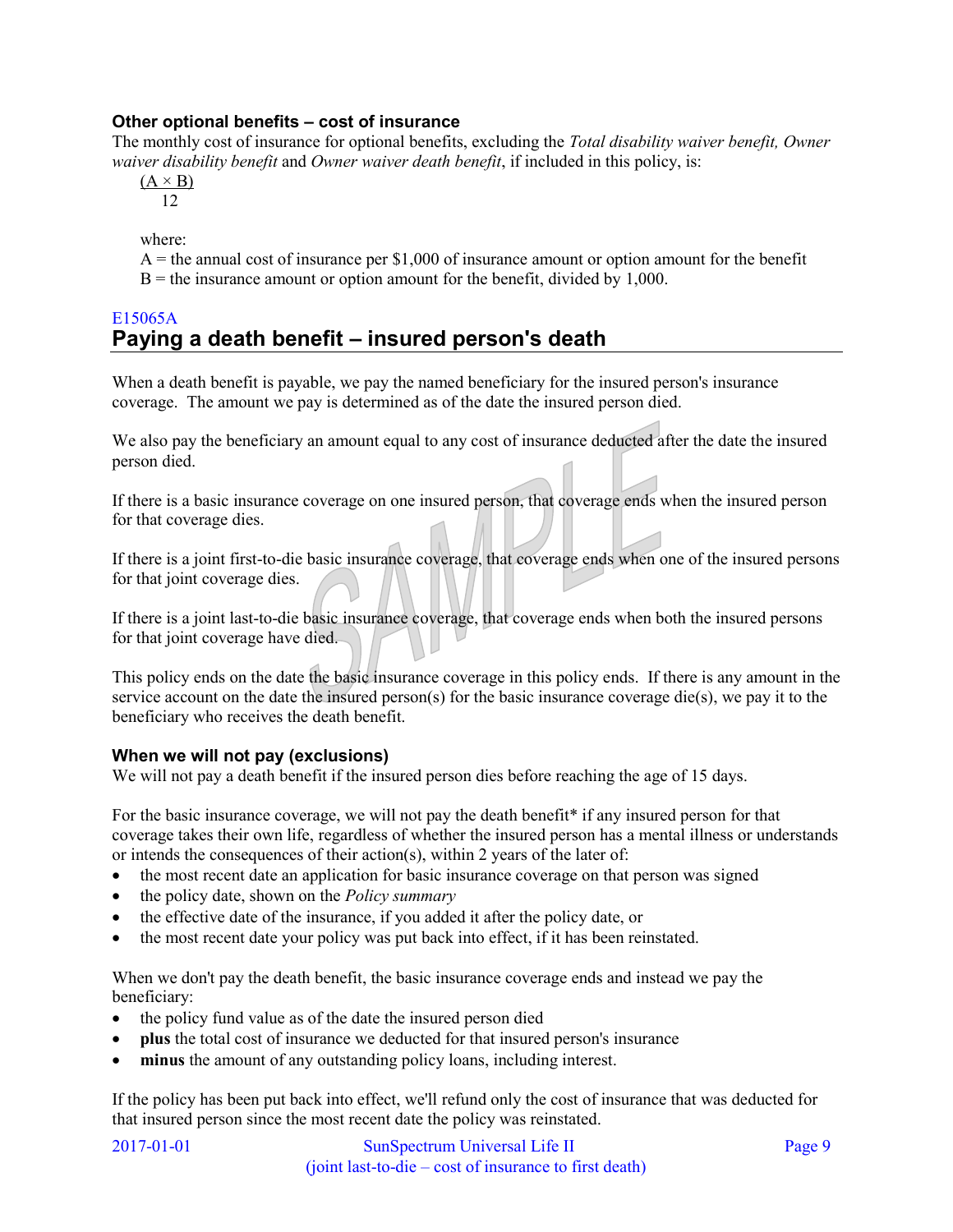If an insured person takes their own life, regardless of whether the insured person has a mental illness or understands or intends the consequences of their action(s), within 2 years of any increase in their basic insurance coverage that you applied for, we will not pay the amount of the increase. Instead, if the basic insurance coverage has been continuously in effect for at least 2 years on the date the insured person dies, we will pay the following amount to the named beneficiary:

- the death benefit we would have paid before the increase
- **plus** the policy fund value as of the date the insured person died
- **plus** an amount equal to the cost of insurance deducted for the increase in the basic insurance death benefit
- **minus** the amount of any outstanding policy loans, including interest.

#### *If you replaced insurance that was issued by us*

\*If any insurance in this policy is the result of replacing insurance that we issued, we determine the death benefit payable for the part that is replacing insurance, based on the effective date of your previous insurance.

# **Making a claim for the death benefit**

To make a claim, contact us at the toll free phone number shown at the beginning of this policy. We will then send the appropriate form to be completed. The person making the claim must complete the form and give us the information we need to assess the claim, including proof that the insured person died while their coverage was in effect.

Physicians may charge a fee to complete certain forms. The person making the claim is responsible for any fee.

Before we pay a death benefit, we must verify the insured person's date of birth. If the date of birth on the application is incorrect, we'll adjust the death benefit to the amount that would have been payable based on the cost of insurance deducted and the correct date of birth.

If more than one of the insured persons die in circumstances where it's uncertain which person survived the other, we determine the oldest person died first.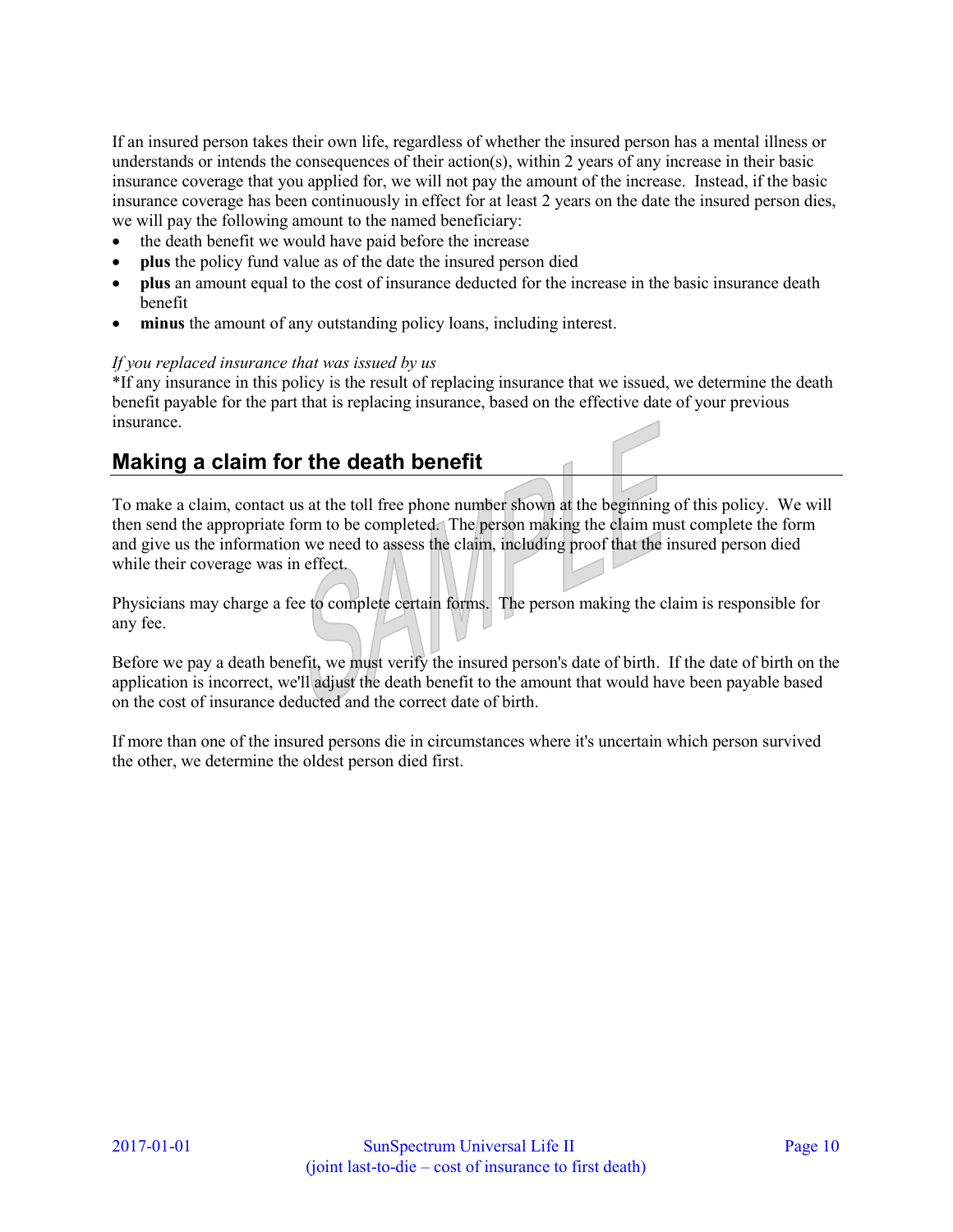# E15085A **Section 2: Investment provisions**

# E15095A **Policy fund value**

Your policy fund value is the total amount in the activity account plus the total of your investment accounts.

We will limit the amount of money you may have in your policy fund, based on the tax-exempt limit. This is described later in your policy under the heading, *Maintaining the tax-exempt status of your policy*.

You may make withdrawals from your policy fund. This is explained later under the heading, *Withdrawing money from your policy*.

You may borrow money from your policy. This is explained later under the heading, *Borrowing money from your policy (policy loans)*.

In addition, we may deduct transaction fees from your policy fund. These are explained later in your policy under the heading, *Transaction fees*.

# E15105A **Investment accounts**

Several investment accounts are included in your policy: daily interest account (DIA), guaranteed interest accounts (GIAs) and accounts based on the performance of managed funds. Your investment mix is the investment accounts and the percentages you selected for those accounts. You may change the accounts or percentages or both at any time by sending us your written request. We may charge a transaction fee.

Each of your investment accounts must have a minimum amount of \$100. All subsequent payments and transfers to each account must also be at least \$100.

## **Transfers to your investment accounts**

Provided the cost of insurance has been paid, money will be transferred from the activity account after the minimum amount for all selected accounts is met, according to your investment mix. Transfers are also processed on a monthly anniversary day if the minimum amount for all accounts is met.

*Example: assume the investment mix is Sun Life Managed Account A 10% and Sun Life Managed Account B 90%*

- A minimum of \$1,000 must be in the activity account to meet the minimum required amount for this investment mix before a transfer can be made to the two selected investment accounts.
- Once \$1,000 is in the activity account, then  $$100 (10\% \text{ of } $1,000)$  will be transferred to the Sun Life Managed Account A account and \$900 (90% of \$1,000) will be transferred to the Sun Life Managed Account B account.
- If \$990 was in the activity account, money would not be transferred from the activity account to the selected accounts. With the investment mix of Sun Life Managed Account A 10% and Sun Life Managed Account B 90%, there is only \$99 (10% of \$990) available to be transferred to the Sun Life Managed Account A account and that does not meet the minimum requirement of \$100 for all selected accounts.

# *Daily interest account (DIA)*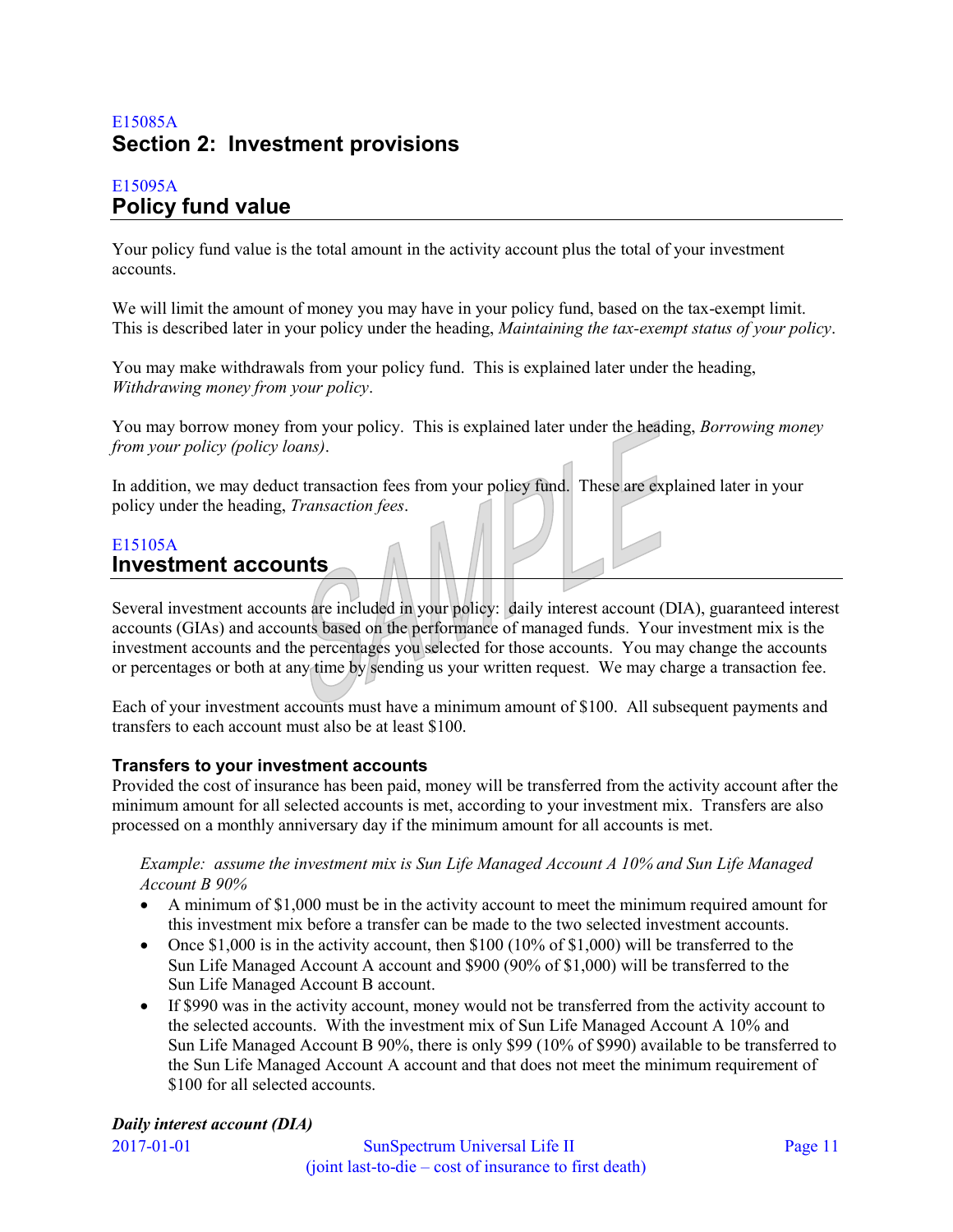This account earns daily interest at the rate we determine. The interest rate is subject to change at any time. The guaranteed minimum interest rate will be at least 90% of the Government of Canada 30-day Treasury Bill rate in effect on the day we set the interest rate, less a management fee of 1.75 percentage points. Under no circumstances will the rate be less than 0%.

#### *Guaranteed interest accounts (GIAs)*

Guaranteed interest accounts are available in terms of 1, 3, 5 and 10 years. Each time money is transferred to a GIA, we establish a new layer for that amount with a specific maturity date and interest rate. The interest rate remains in effect for the full term of that account and interest is credited daily. Interest is compounded annually.

For each GIA, the guaranteed minimum interest rate will be at least 90% of the Government of Canada Bond rate with the same term, less a management fee of 1.75 percentage points. Under no circumstances will the rate for any GIA account be less than  $0\%$ .

If Government of Canada Bonds with the same term are not available, we will use our best estimate to determine what the rate would be if a bond with the same term were available.

When a GIA layer matures, we follow the selection you made on your application to either:

- apply the balance of the GIA layer to a new GIA account for the same term, or
- transfer the value including interest at the maturity date to the activity account. Money will be transferred from the activity account after the \$100 minimum amount for all your investment accounts is met according to your investment mix.

You may change your selection at any time.

We may change GIA accounts available to you at any time. If you have money in a discontinued account we'll tell you in advance. If you do not reply within the time specified in the notice, we will continue to follow your investment instructions except that money that would otherwise be transferred to a discontinued GIA account will be transferred to a GIA account with the next shortest term. We will always offer a GIA account with a 0% guaranteed minimum interest rate.

#### *Accounts based on the performance of managed funds*

The accounts offer returns based on the performance of designated funds managed by a fund manager that we select. Account balances will be adjusted daily. Each daily adjustment may increase or decrease the balance of the account, depending on the rate of return.

When you invest in any managed investment account you do not:

- acquire any ownership interest in a specific fund
- purchase units, or
- have any legal interest in any security.

We may change, merge, or withdraw accounts at any time. If we change or merge accounts in which you have a balance, we will tell you in advance and provide information about other accounts that are available.

If we withdraw an account in which you have a balance, we will transfer the balance for that account to another account with similar investment objectives and tell you in advance. If there are no accounts with similar investment objectives, a transfer will be made to the activity account. If money is transferred to the activity account and the \$100 minimum amount is met for all remaining selected accounts, the money will then be transferred according to your investment mix.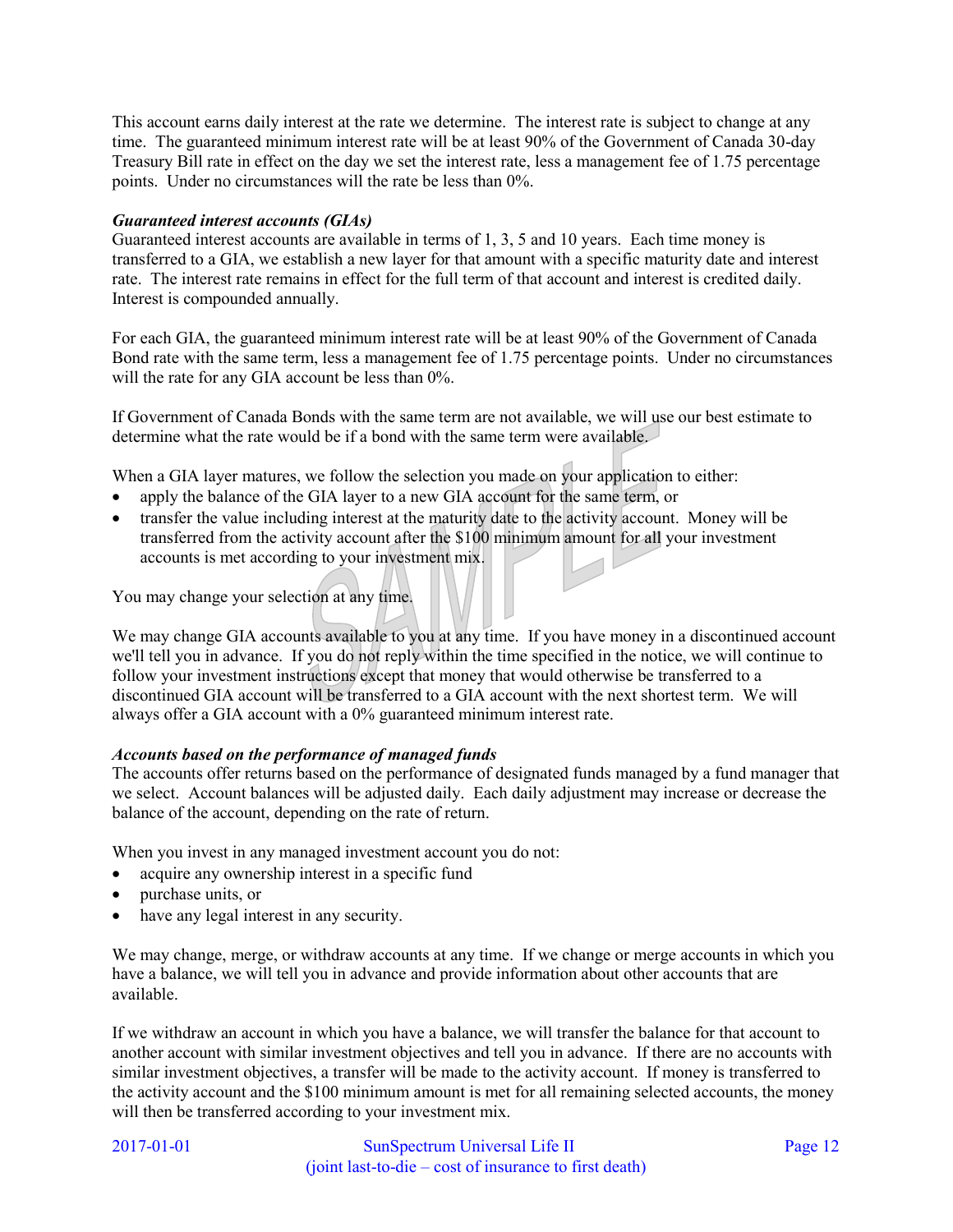The daily rate of return for this account on a business day is:

- the Canadian dollar rate of return on the designated fund, which reflects the fund manager's expenses and fund distributions
- **minus**, if applicable, an additional annual management fee we charge, divided by the number of expected business days within the calendar year. This additional management fee may change from time to time.

The rate of return is not guaranteed and may be positive or negative. We have the right to revise or correct any rate of return that was based on incorrect information provided by the fund manager.

On a day other than a business day, the daily rate of return is 0%.

## E15110A **Investment bonus**

On the tenth policy anniversary and each anniversary after that, we pay you an investment bonus. Any investment bonus payable on the policy anniversary is added to the activity account and then transferred as described in the *Investment provisions* section*.*

The investment bonus is 0.25% of (the *average policy fund* value for the previous policy year **minus** the *average policy loan* amount for the previous policy year, including interest).

The *average policy fund* value for the previous policy year is the total of the *monthly average policy fund* values in the 12 months before the policy anniversary, divided by 12.

Each *monthly average policy fund* value is the total of the policy fund values on the current and prior monthly anniversary day, divided by 2.

The *average policy loan* amount for the previous policy year is the total of the *monthly average policy loan* amounts in the 12 months before the policy anniversary, divided by 12.

Each *monthly average policy loan* amount is the total of the policy loan amounts on the current and prior monthly anniversary day, divided by 2.

# E15120A **Maintaining the tax-exempt status of your policy**

According to current Canadian tax law, the money in your policy fund is not taxed if your policy passes the tax-exempt limit test and the money remains in your policy fund. The tax-exempt limit changes annually on the policy anniversary.

If a payment would cause your policy to fail the tax-exempt limit test, we will transfer the excess amount of that payment directly to the service account. Premium tax is not deducted from excess amounts transferred to the service account.

At each policy anniversary, if your policy fails the tax-exempt limit test, we make an adjustment to your policy, according to the method you selected, which is one of the following:

**•** retain the amount of the basic insurance coverage, or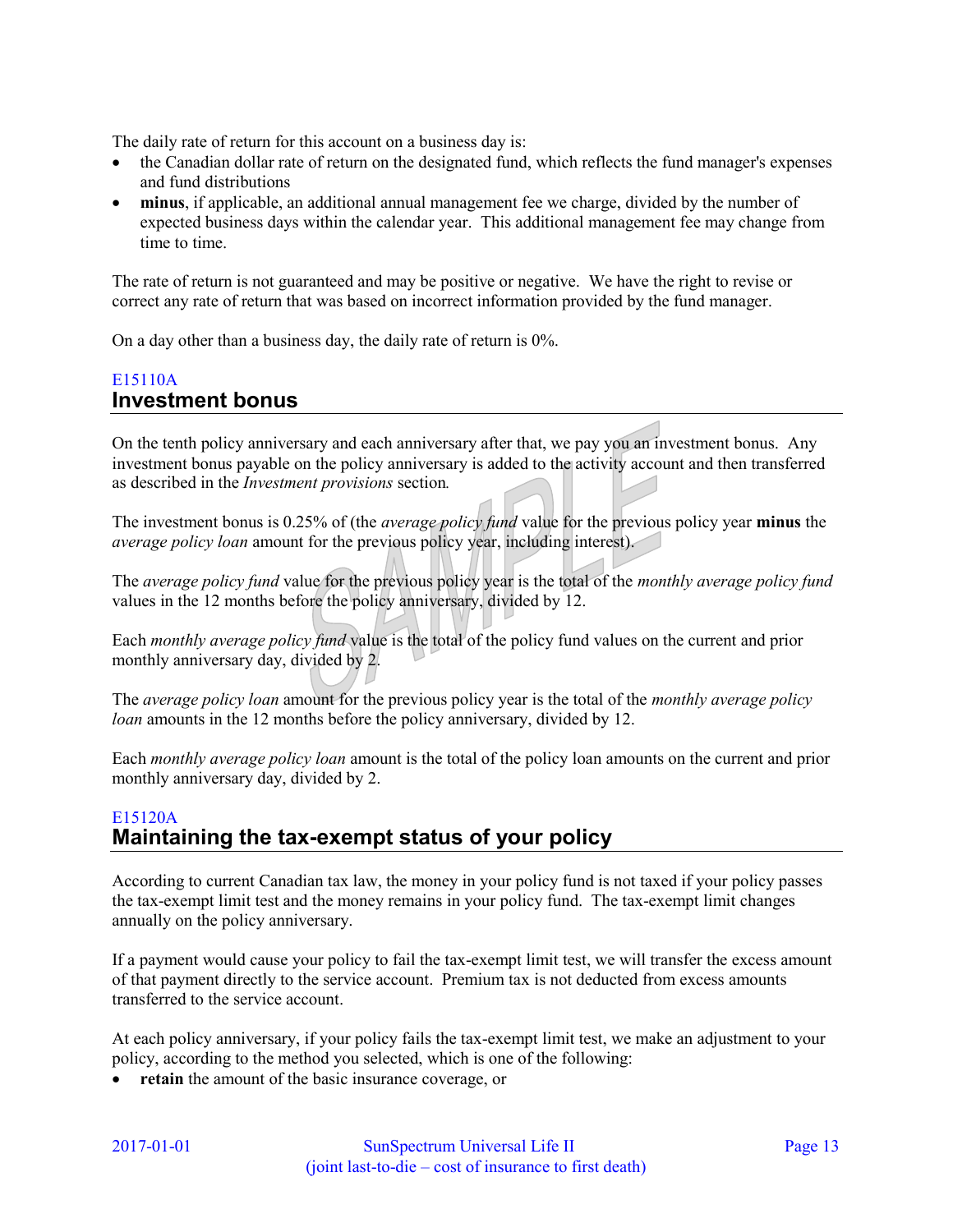**increase and reverse:** increase the basic insurance amount by the percentage required. The maximum increase is 8% of the cumulative basic insurance amount. We reverse these increases at each future policy anniversary as long as the policy will not lose its exempt status.

The total of the insurance amounts for all basic insurance coverages can never be more than 3 times the total insurance amount for the basic insurance coverage on the policy date and any other increases to the basic insurance coverage that you requested and we approved.

Any excess funds remaining in the policy fund at the policy anniversary date will be transferred to the service account. We withdraw these excess funds from the activity account first, then from the investment accounts, according to your withdrawal order.

When an insurance amount is increased, we establish a new basic insurance coverage for the amount of the increase. The cost of insurance rates that apply to the annual increases are based on:

- yearly renewable term rates payable to age 100 in effect on the date of each increase, and
- the attained age of the insured person (or attained joint age) on the date of the increase.

At each policy anniversary, we will also determine if any money can be transferred from the service account to the policy fund, and still have the policy pass the tax-exempt limit test. This minimizes the tax you pay on the service account. Premium tax is deducted from the amount transferred from the service account to the activity account.

If Canadian tax law changes, we may limit or disallow any transactions or policy changes that affect your policy's tax-exempt status.

# **Service account**

This account earns interest according to the investment option you selected for the service account. Interest earned on the service account is taxable. We may set a maximum amount you may have in the service account.

The service account is not part of the policy fund value.

# **Market value adjustment (MVA) for guaranteed interest accounts**

There is no MVA when money is transferred from:

- any investment account to the activity account to pay for the cost of insurance
- any investment account to the service account, or
- the service account to the activity account.

We may deduct an MVA when you:

- withdraw money from this policy, or
- transfer money between investment accounts.

For these transactions, we deduct an MVA if:

- money is withdrawn or transferred from a GIA layer before it matures, and
- the current interest rate for a new GIA layer with the same term is greater than the interest rate of the existing GIA layer.

*Guaranteed interest account (GIA)*

2017-01-01 SunSpectrum Universal Life II Page 14 (joint last-to-die – cost of insurance to first death) The MVA = W  $\times$  { 1 - the lesser of 1 and  $[(1 + J)^D \div (1 + K)^D]$ }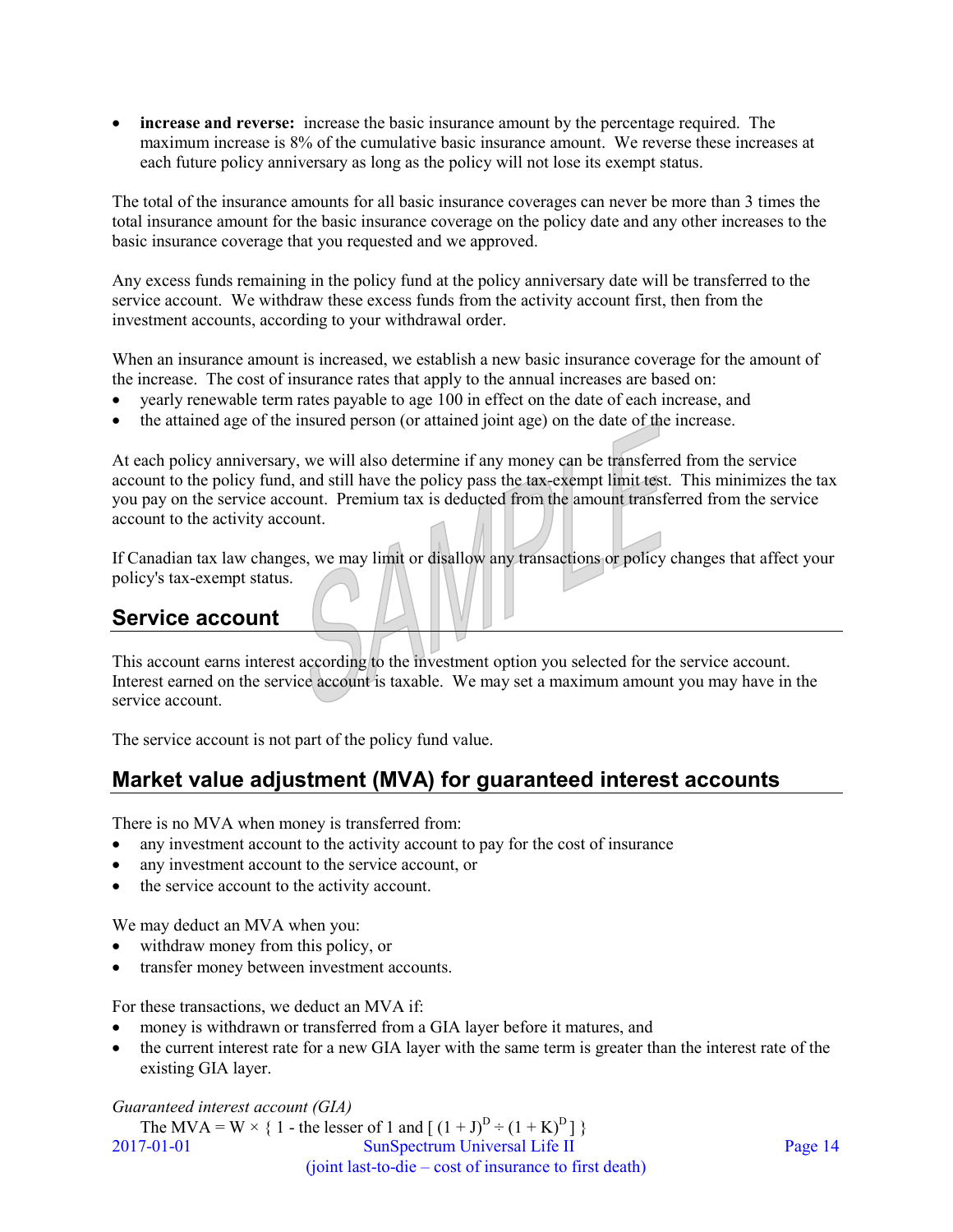where:

- $W =$  amount withdrawn or transferred from the GIA layer
- $D =$  number of days to maturity in the existing GIA layer, divided by 365
- $J =$  interest rate for the existing GIA layer, excluding any investment bonus
- $K =$  current interest rate for a new GIA layer with the same term as the existing GIA.

# **Withdrawing money from your policy**

You may withdraw money from your policy at any time. The minimum withdrawal amount is \$250. We may charge a transaction fee for withdrawals.

Unless you tell us otherwise, we withdraw money from the service account, then from the activity account and then, if necessary, from your investment accounts according to your withdrawal order. When money is withdrawn from a GIA, it will be taken from the layer closest to maturity. Any withdrawal from GIAs may be subject to a market value adjustment.

The maximum amount you may withdraw is:

- the current cash surrender value
- **minus** an amount equal to the previous month's cost of insurance deductions for basic insurance and any optional benefits, multiplied by 12.

The cash surrender value is:

- $\bullet$  the policy fund value
- **minus** any outstanding policy loans, including interest
- **minus** any market value adjustment that applies to GIAs
- **plus** any amount in the service account.

You may have to pay tax on withdrawals from your policy fund.

A withdrawal from your policy will reduce the death benefit that is payable by the amount of the withdrawal.

## E15135A **Borrowing money from your policy (policy loans)**

After the first policy year, you may borrow money from your policy fund. The minimum amount you may borrow is \$250. We may charge a transaction fee. We charge interest on any loan.

The maximum amount you may borrow is:

 ${75\% \times (A - B)} - C - {D \times (1 + E)}$ 

where:

- $A =$  the policy fund value
- $B =$  any market value adjustment that applies to GIAs
- $C = \text{cost of insurance deductions}$  for basic insurance and any optional benefits for the previous month, multiplied by 12
- $D =$  any outstanding policy loans, including interest
- $E =$  the current loan interest rate, divided by 100.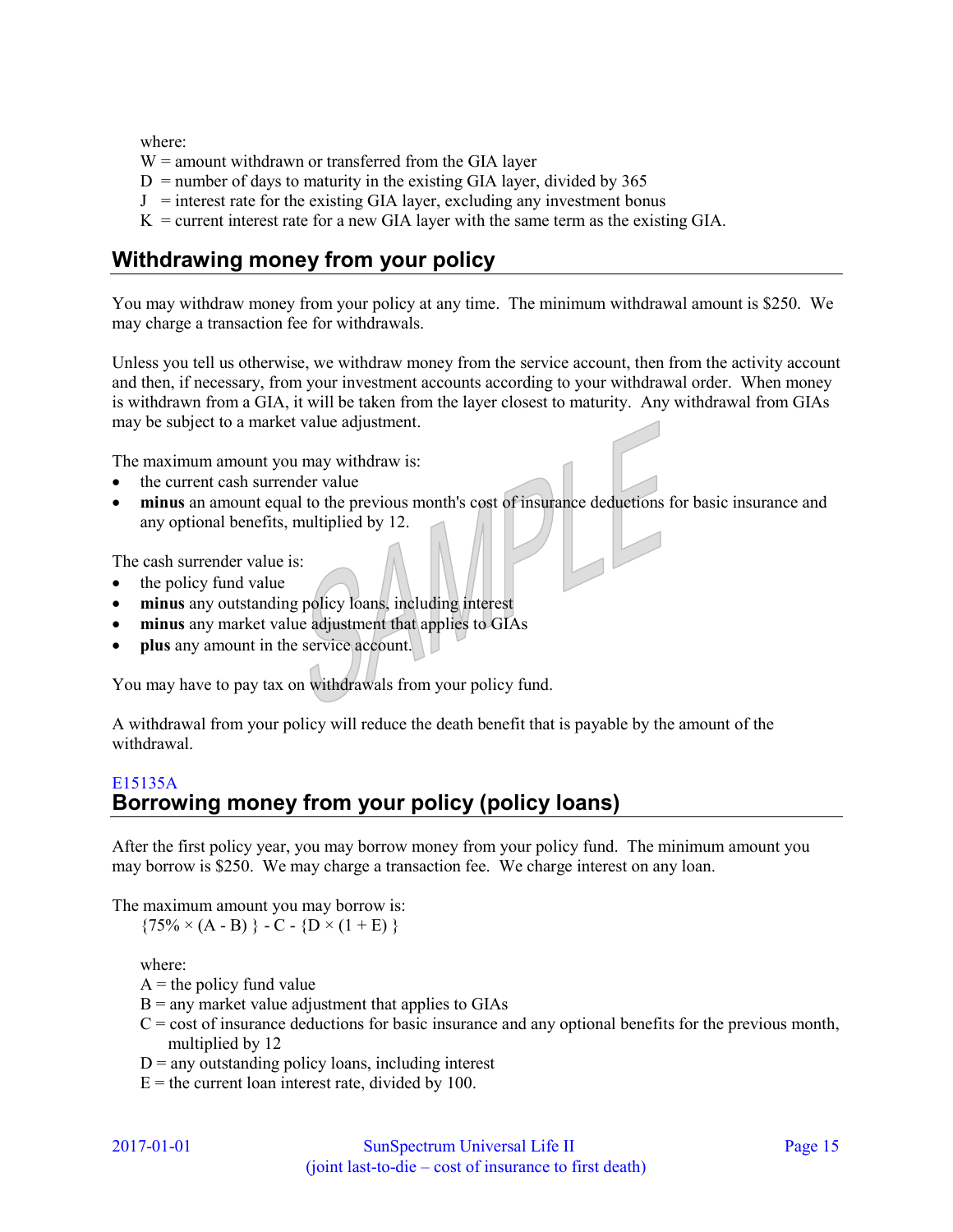We charge interest on the loan each day. The interest is compounded annually. This means the interest accumulates and we add it to the balance of the loan at the end of the policy year. We set the interest rate on the date the loan is taken and tell you the interest rate charged on the loan. At each policy anniversary, we change the interest rate to the rate we would charge on new loans on your policy on that date, whether a new loan is taken or not.

If the amount of your policy loan, including interest, becomes greater than your policy fund, your policy will end 31 days later unless we receive a payment within that period to keep your policy in effect. We set the minimum amount of this payment.

You may repay your policy loan at any time.

If a loan is outstanding at the time a death benefit is payable, the amount of the loan plus interest will be deducted from the amount we pay to the beneficiary.

# E15145A **Accessing the policy fund when disabled, ill or injured**

You may make one withdrawal from your policy fund each time an insured person becomes disabled, ill or injured as defined below. The minimum and maximum amount you may withdraw is described under the heading, *The amount you may withdraw.* You may make this withdrawal without incurring a taxable disposition, based on tax rules in effect as of the policy date. The tax rules may change at any time, without notice. The tax rules in effect on the date you request a withdrawal will apply.

## **Qualifying to make a withdrawal from your policy fund**

Each disability must continue for at least 60 consecutive days. To be considered disabled in any of the four categories of disability (occupationally disabled, critically disabled due to illness or injury, critically disabled due to deteriorated mental ability and critically disabled - terminal illness) set out below, the insured person must be:

- under the active, continuous and medically appropriate care of a physician, or other health care practitioner acceptable to us
- following the treatment prescribed and any other recommendations made by a physician or health care practitioner, and
- occupationally disabled or critically disabled as defined below.

## **Occupationally disabled**

To be considered occupationally disabled under this provision, the insured person must, as a result of illness or injury, qualify under one of the following:

## *Disabled while employed*

- if the insured person is unable to perform the essential duties of their own occupation, and is not earning money or profiting from any occupation, or
- if the insured person is earning money or profiting from an occupation but they have experienced a loss of income of at least 50% over 60 consecutive days compared to the earned income from their own occupation during the 60 days immediately before the day they became disabled.

#### *Disabled while unemployed or retired*

 if the insured person is unemployed or retired on the date they become disabled, the insured person is unable to perform the essential duties of their last regular occupation.

*Disabled while employed in the home*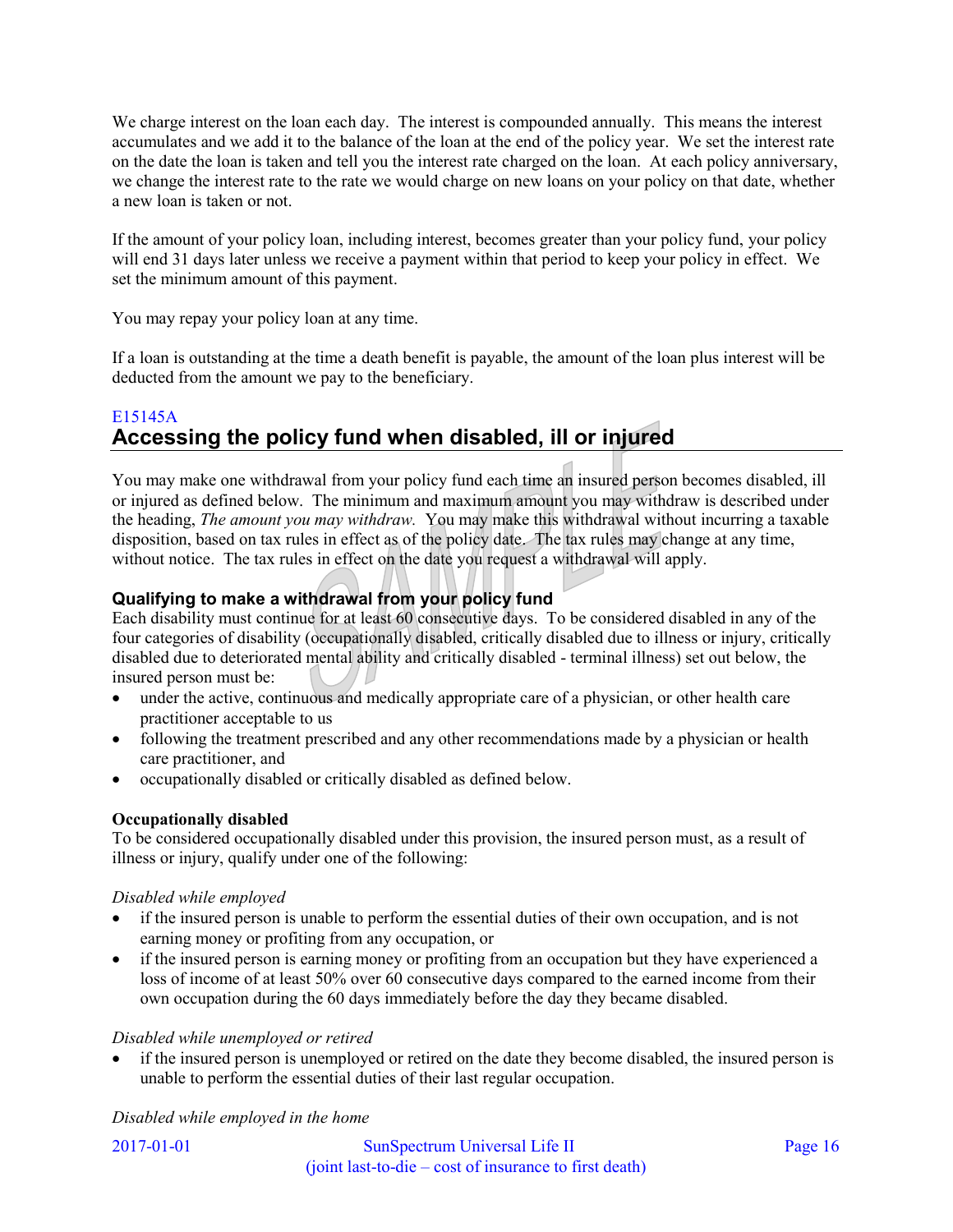• if the insured person is responsible for maintaining their home or caring for immediate family members, the insured person is unable to perform all of the essential duties of maintaining that home or caring for those individuals.

#### *Disabled while a student*

If the insured person is a student on the date they become disabled and their attained age is 18 or older on that date, and they are unable to:

- attend or participate as a student in an education program, or
- perform any occupation for earnings or profit within their education, training or experience.

If the insured person's attained age is less than 18, we consider them to be disabled if, as a result of illness or injury, they require the presence of an adult attendee in order to participate in an education program.

#### **Critically disabled - due to illness or injury**

Critically disabled means the insured person, as a result of illness or injury, is unable to perform one or more of the activities described below. The activities are:

#### *Bathing*

Bathing means washing oneself:

- in a bathtub or shower, including getting in and out of the bathtub or shower, or
- by sponge bath.

#### *Dressing*

Dressing means putting on, taking off, fastening and unfastening:

- clothing, and
- medically necessary braces or artificial limbs.

An insured person is not dependent for dressing if reasonable alterations to or changes in the clothing they usually wear would enable them to dress without substantial physical assistance.

#### *Feeding*

Feeding means the insured person's ability to get food into their body:

- through the mouth, or
- by a feeding tube.

Feeding does not include cooking or preparing a meal.

#### *Toileting*

Toileting means getting to and from and on and off the toilet, and performing associated personal hygiene.

#### *Transferring*

Transferring means moving into or out of a bed, chair or wheelchair. This does not include getting into or out of the bathtub or shower, as we include this in bathing.

#### *Continence*

Continence means the ability to control both bowel and bladder functions, or maintain a reasonable level of personal hygiene (including caring for catheter or colostomy bag) when not able to control either bowel or bladder functions or both.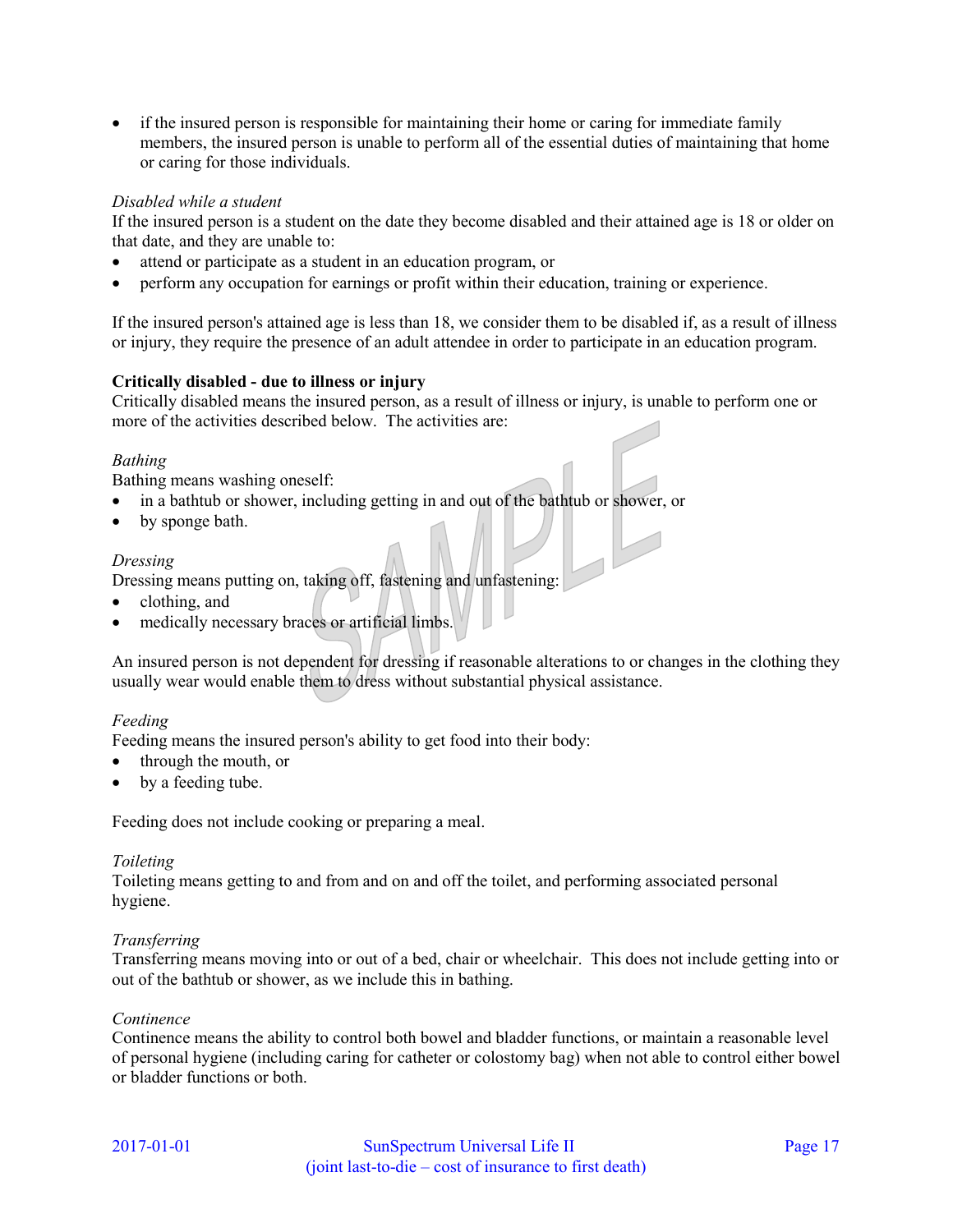### **Critically disabled - due to deteriorated mental ability**

We consider the insured person critically disabled if they have deteriorated mental ability and need constant supervision by another person for protection from threats to their physical health and safety as the result of deterioration in or a loss of:

- short-term or long-term memory
- orientation as it relates to people, place and time
- reasoning, or
- judgment, as it relates to safety awareness.

Deteriorated mental ability must result from an organic brain disorder such as Alzheimer's disease, irreversible dementia, or brain injury. Deteriorated mental ability is also known as cognitive impairment. Deteriorated mental ability is determined by a neurologist licensed and practising in Canada or the United States, based on:

- clinical examination
- radiological studies, and
- psychological testing.

#### **Critically disabled - terminal illness**

We consider the insured person critically disabled if they have a condition which has been diagnosed as terminal by a physician, and the life expectancy is less than 24 months.

#### **The amount you may withdraw**

The maximum amount you may withdraw from your policy fund is:

- $\bullet$  the policy fund value
- **minus** the amount of any outstanding policy loans, including interest
- **minus** any market value adjustment that applies to GIAs
- **minus** an amount equal to the cost of insurance for the next 12 months
- **minus** a claim assessment fee.

The minimum amount you may withdraw is \$500.

The company will credit interest up to the date of withdrawal.

Unless you tell us otherwise, we withdraw money from the activity account and then, if necessary, from your investment accounts according to your withdrawal order. When money is withdrawn from a GIA, it will be taken from the layer closest to maturity.

The total death benefit will be reduced by the amount of your withdrawal.

#### **Making a claim for this benefit**

To make a claim for this benefit, contact us at the toll free phone number shown at the beginning of this policy for the appropriate form. You must pay a claim assessment fee each time you submit a claim to access your policy fund when disabled.

You may not make any withdrawal under this provision if:

- we rated the insured person as a substandard risk for medical reasons and they continue to be rated on the date they become disabled, or
- this policy came into effect as the result of a conversion from another life insurance policy while the insured person was disabled.

Before we approve the claim, the insured person's date of birth must be verified.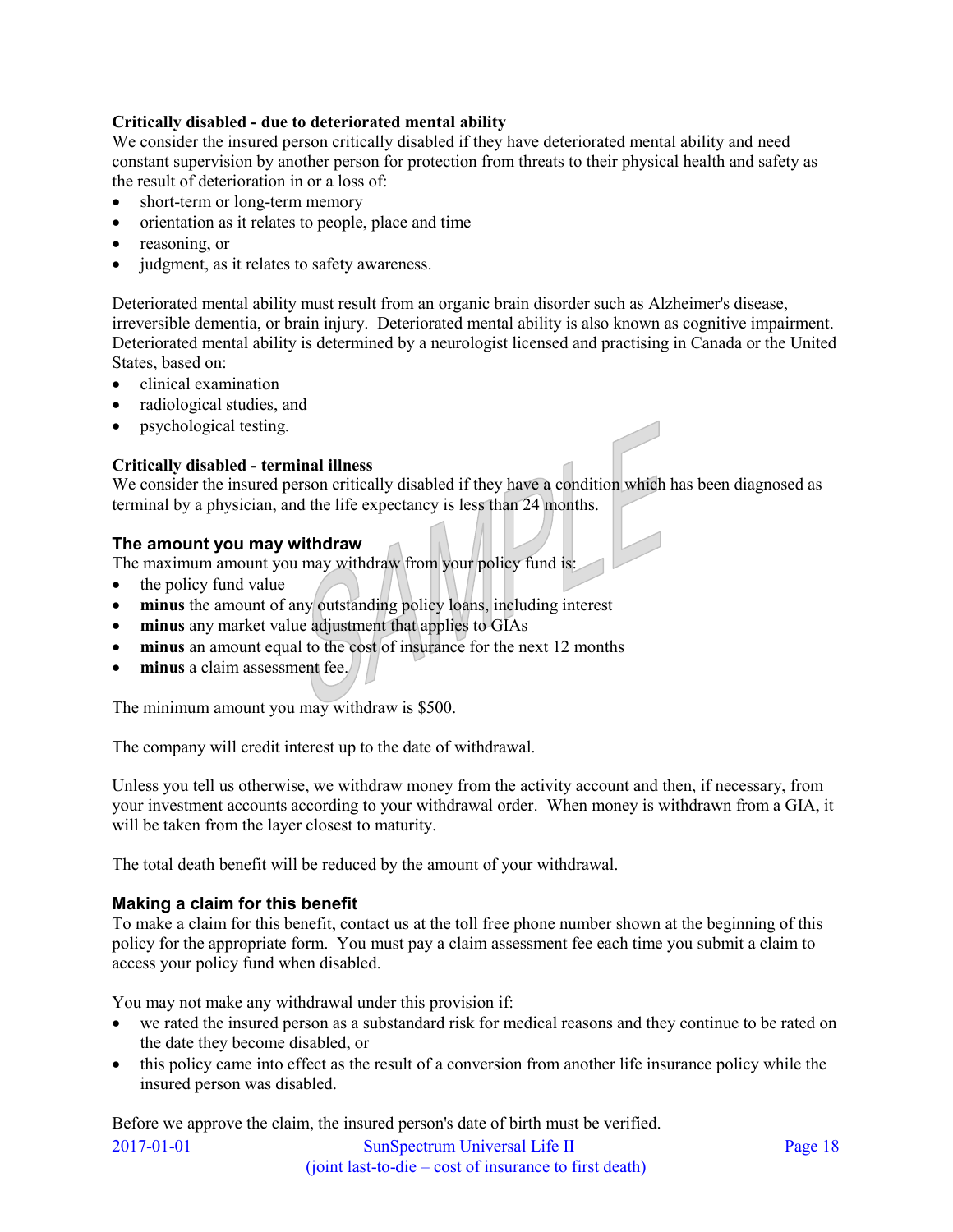If the insured person is disabled when you make a claim for this benefit, we must receive proof of their disability after it continued for more than 60 consecutive days.

If the insured person is no longer disabled when you make a claim for this benefit, we must receive proof:

- that the disability continued for more than 60 consecutive days, and
- of the disability within 1 year of the date the insured person is no longer disabled.

In addition to the claim assessment fee, you must pay any cost associated with providing proof of disability.

We may also require the insured person to authorize us to gather and use additional information from other insurers or government agencies.

## **When you do not qualify for this benefit (exclusions and limitations)**

You do not qualify for this benefit if the disability is directly or indirectly caused by or associated with

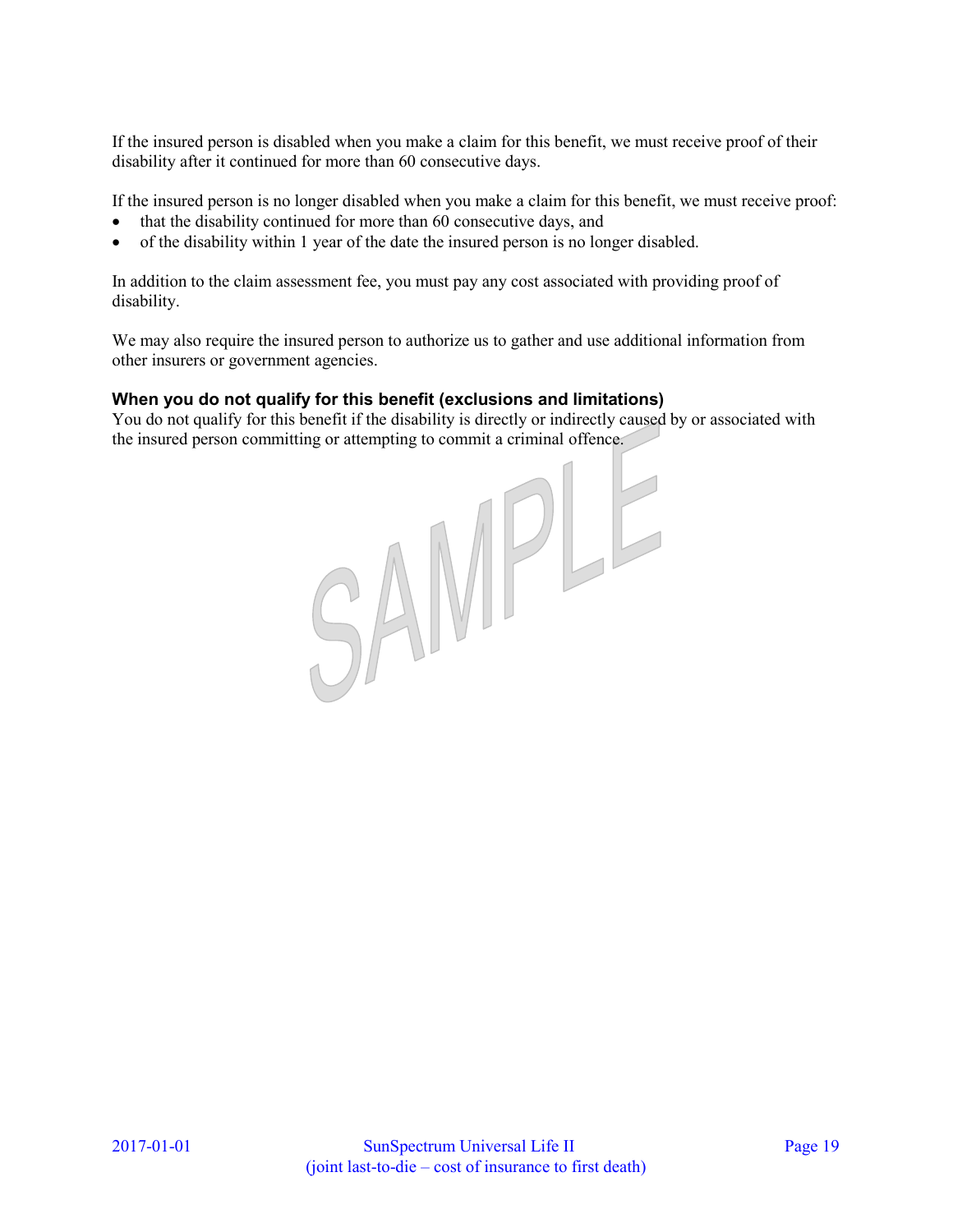# E15150A **Section 3: General provisions**

## E15160A **When your policy will end due to lapse**

Your policy will end 31 days after a monthly anniversary day if on that day the policy fund value, minus any outstanding loans including interest, is not enough to pay the cost of insurance for the next month.

If your policy ends this way, it has lapsed.

To prevent your policy from ending we must receive the required payment before the end of the  $31<sup>st</sup>$  day. We will tell you the amount you are required to pay to keep the policy from ending.

# **Putting your policy back into effect**

We will not put this policy back into effect if you cancelled it. If your policy ended because it lapsed, you may apply to put it back into effect if all the persons insured under the basic insurance coverage are alive on the date the policy lapses. This process is called reinstatement.

If you want to put your policy back into effect, you must:

- apply within 2 years of the date the policy ended
- give us new evidence of insurability that we consider satisfactory for all of the insured persons
- give us a payment, equal to:
	- the cost of insurance, including interest, owing from the date the policy ended up to the date it is reinstated
	- $\bullet$  the monthly cost of insurance on the date of reinstatement multiplied by 2 if you pay monthly or multiplied by 12 if you pay annually, and
	- any applicable premium tax.

We will tell you when we approve your application to reinstate your policy. If we don't approve your application, we'll refund the amount you paid when you applied.

#### *Reinstating while disabled*

We will not put this policy back into effect if you cancelled it. If an *Owner waiver disability benefit or Total disability waiver benefit* is included and your policy lapsed while you or an insured person is disabled, you may apply to put this policy back into effect, without giving us new evidence of insurability.

The conditions that must exist for us to consider your application are:

- 1. The policy must have ended by lapse before a claim was made for the disability benefit or after a claim was made but before we completed our claim assessment
- 2. You must apply within 1 year of the date the policy ended by lapse
- 3. The disabled person must have been disabled when the policy lapsed and their disability continued for at least 6 consecutive months
- 4. You must apply before the end date of the disability benefit on the insured person shown on the *Policy summary*
- 5. You must give us proof, that we consider satisfactory, of the disability and the length of time the insured person was disabled, and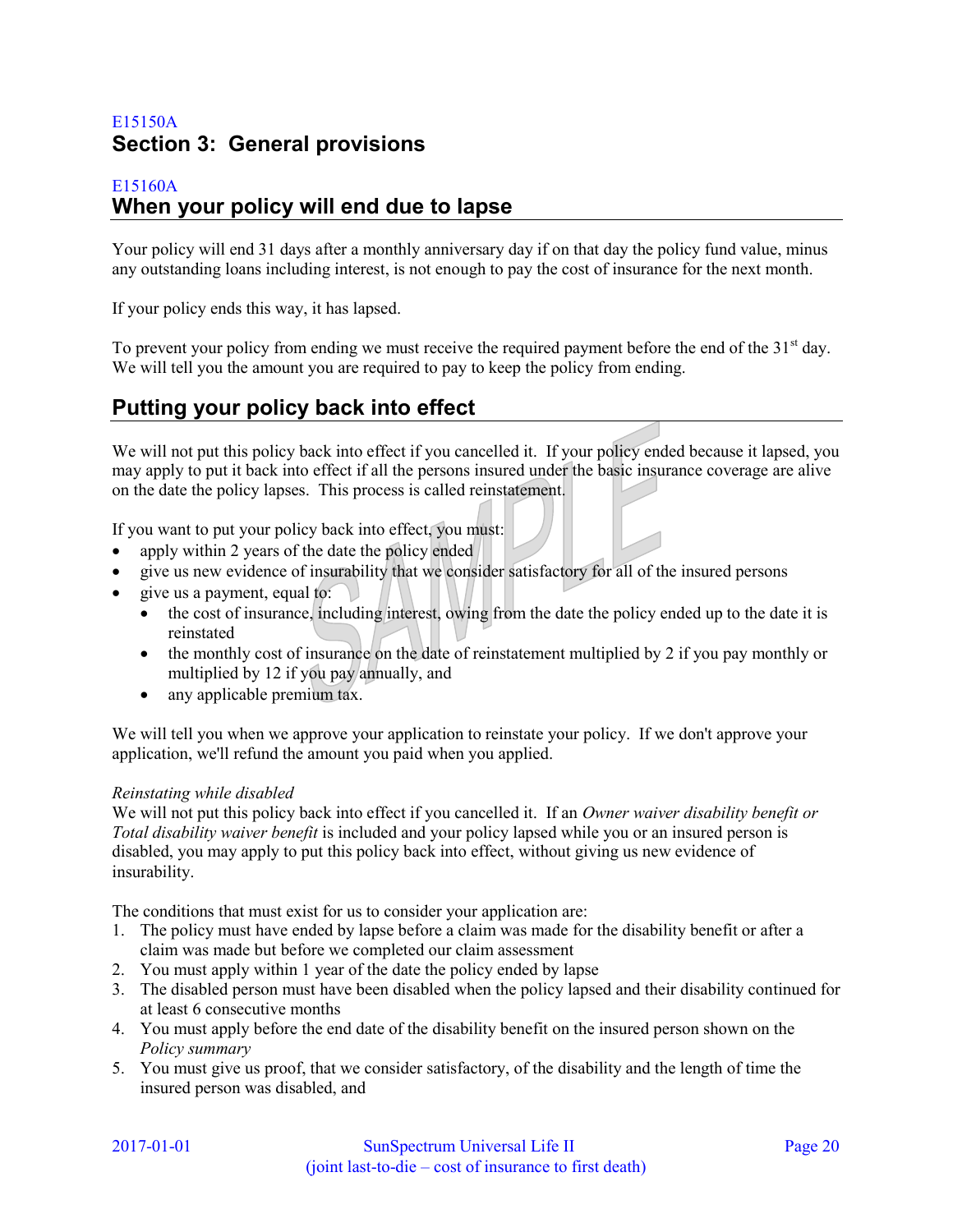6. All persons insured under the basic insurance coverage must be alive when you apply and continue to be alive on the date we reinstate your policy.

# **Transaction fees**

We do not charge a fee for the first four policy transactions or policy changes, in each policy year. We may charge a fee for additional policy transactions and policy changes. If we charge a fee, it will never be more than \$50.

# E15175A **Applying for changes to your policy**

You may apply for certain changes to your policy. A transaction fee may apply. Your application must be in a form acceptable to us and satisfy our administrative rules.

#### **Insurance amount decreases**

You may decrease the amount of a basic insurance coverage, but not below the minimum amount we determine.

We first reduce the most recent increases to the insurance amount that resulted from maintaining your tax-exempt status.

If required, we then reduce the remaining insurance amount for the basic insurance coverage.

## **Changing the withdrawal order**

You may change the withdrawal order at any time.

## E15190A **Your right to change this policy to reduced paid-up life insurance**

You may apply to change your policy to reduced paid-up life insurance between:

- $\bullet$  the policy anniversaries nearest the insured person's  $70<sup>th</sup>$  and  $100<sup>th</sup>$  birthdays, for a single life basic insurance coverage, or
- the policy anniversaries nearest joint ages 70 and 100, for a joint basic insurance coverage.

If we approve your application, we change your policy to reduced paid-up life insurance on the date we receive your written request or on any later date you indicate in your request.

The amount of your reduced paid-up insurance depends on the insured person's age on the date you apply. On the policy anniversary nearest the insured person's  $70<sup>th</sup>$  birthday (or joint age 70), the total available reduced paid-up death benefit amount is equal to 40% of this policy's insurance amount on the date you request the change. For each year you wait to apply, the amount available increases by 2% on each policy anniversary, up to and including the policy anniversary nearest the insured person's  $100<sup>th</sup>$  birthday (or joint age 100). When we determine the insurance amount, we do not include any increases made to keep your policy tax-exempt.

For example, if you apply for reduced paid-up insurance on the policy anniversary nearest the insured person's 75th birthday and your basic insurance amount is \$100,000, then the insurance amount will be reduced to a level amount of \$50,000.

On the date your policy is changed to reduced paid-up life insurance: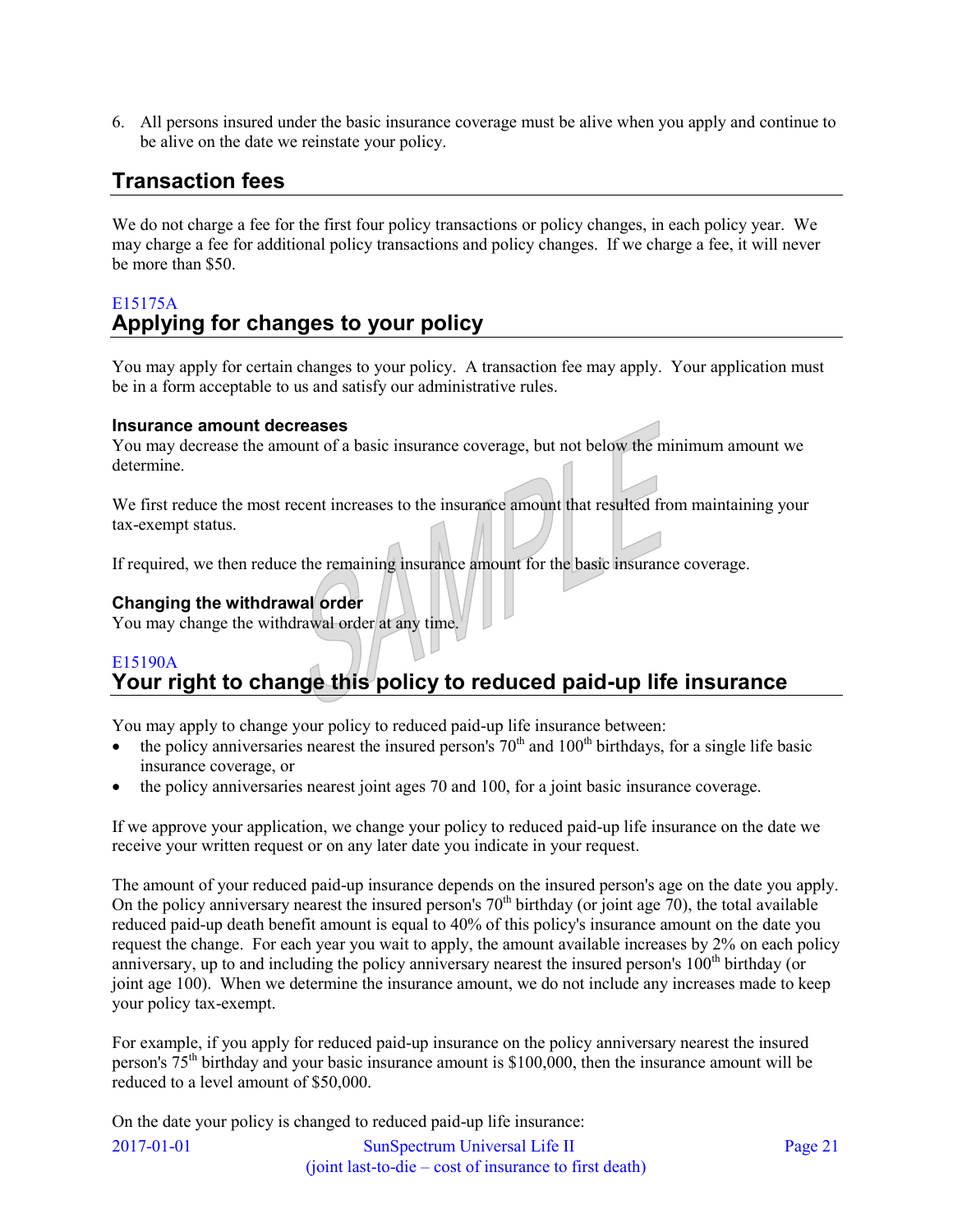- the cost of insurance deductions from your policy fund will stop
- any increases to the insurance amount that resulted from maintaining your policy's tax-exempt status are cancelled
- any optional benefits end, and
- any policy fund value, minus the amount of any outstanding policy loans, including interest, is transferred to the service account, and you may have to pay tax on the amount transferred.

You cannot make any changes to the insurance amount after your policy is changed to reduced paid-up insurance. We will not accept any additional payments.

## E15200A **Droit de résilier le présent contrat**

Vous pouvez résilier le présent contrat en tout temps. La décision de résilier votre contrat est un droit personnel; il vous appartient en propre. La résiliation vous lie ainsi que toute personne qui a le droit de présenter une demande de règlement au titre du présent contrat, que ce droit soit révocable ou irrévocable.

Toutes les obligations que nous avions assumées au titre du présent contrat prennent fin immédiatement lorsque nous recevons votre demande de résiliation de contrat, ou ces obligations prendront fin à la date ultérieure indiquée dans votre demande.

Pour résilier votre contrat, envoyez votre demande par écrit à :

Sun Life du Canada, compagnie d'assurance-vie

227, rue King Sud C.P. 1601, succ. Waterloo Waterloo (Ontario) Canada N2J 4C5

Si vous nous demandez d'annuler votre contrat dans les 10 jours suivant la date où vous l'avez reçu, cela constitue une «résolution de contrat». Nous expliquons ce processus sous le titre *Si vous changez d'avis dans un délai de 10 jours*.

## **Valeur de rachat**

Si vous résiliez votre contrat plus de 10 jours après l'avoir reçu, nous vous paierons sa valeur de rachat. Le montant que nous payons comprend :

- la valeur du compte du contrat;
- **moins** tout rajustement selon la valeur marchande s'appliquant aux CIG;
- **moins**, s'il y a lieu, le montant de toutes les avances sur contrat non remboursées, intérêts compris;
- **plus** le solde du compte accessoire.

Le montant que nous payons est déterminé à effet du jour ouvrable suivant le jour où nous recevons votre demande ou à la date ultérieure indiquée dans votre demande.

# E14065A **Other information about your policy**

## **Information about our contract with you**

Once your policy is in effect, the following documents make up our entire contract with you:

- your application for insurance, including any evidence of insurability, and
- this policy, including any amendments.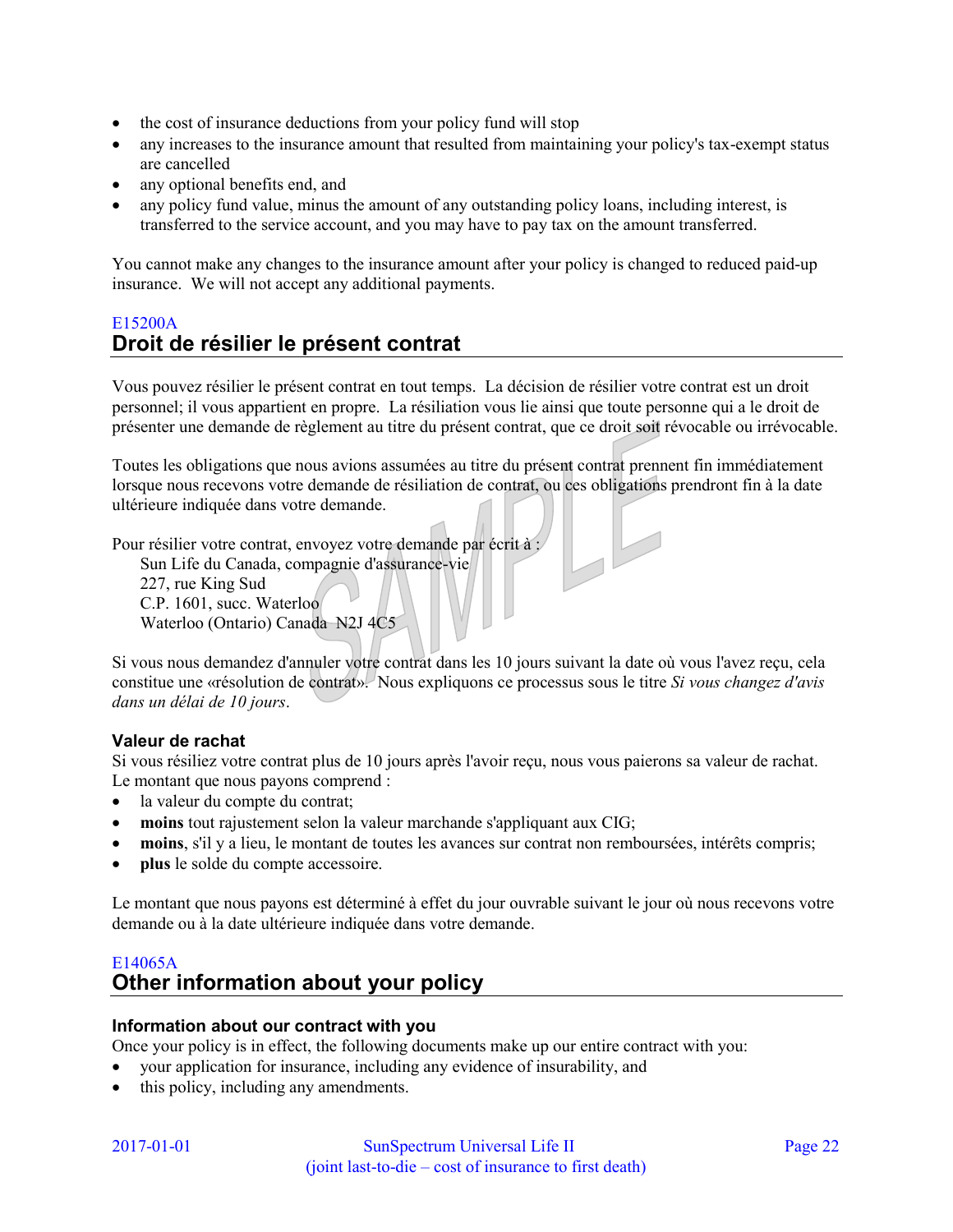All of our obligations to you are contained in the documents described above. Any other document or oral statement does not form part of this contract. This policy or any part of this policy may not be amended or waived except by a written amendment signed by two authorized signing officers of the company.

### **Time limit for recovery of insurance money**

Every action or proceeding against an insurer for the recovery of insurance money payable under the contract is absolutely barred unless commenced within the time set out in the Insurance Act or the provincial or territorial legislation that applies to this policy.

## **Currency of this policy**

All amounts of money referred to in this policy are in Canadian dollars.

## **Transferring your policy (assignment)**

You may be able to transfer your rights under this policy to someone else by assigning the policy. We are not responsible for ensuring that the assignment of your policy is legally valid. If you transfer this policy, send a notice of the assignment to:

Sun Life Assurance Company of Canada 227 King Street South PO Box 1601, Stn. Waterloo Waterloo ON Canada N2J 4C5

## **Non-recourse premium financing**

If you assign this policy at any time, either under a collateral assignment or absolute assignment, or grant a hypothec on it under a deed of hypothec for the purposes of non-recourse premium financing or another similar financing structure, we may void the policy. If we void the policy, all our obligations end effective on the date you assigned or granted a hypothec on it. No benefit is payable, and we have the right to keep all premiums paid.

Non-recourse premium financing is an arrangement where an entity enters into a lending agreement with a policy owner where the entity (lender) agrees to pay the premiums for the policy directly to the insurer. The policy owner collaterally assigns the policy to the lender or grants a hypothec on it as security for the loan. The loan agreement typically provides that the loan is repaid when the insured person dies. The arrangement is called non-recourse because the lender cannot sue the policy owner if the loan is not repaid.

## E15215A **Insurance terms**

The following explanations describe insurance terms that may or may not apply to this policy.

## **Age**

Age means a person's age on their birthday nearest to a particular date. This is known as age nearest. For example, a person's age at the policy date means their age on their birthday nearest to the policy date. A person's age at any date after the policy date is their age on their birthday nearest to that date and is known as their attained age.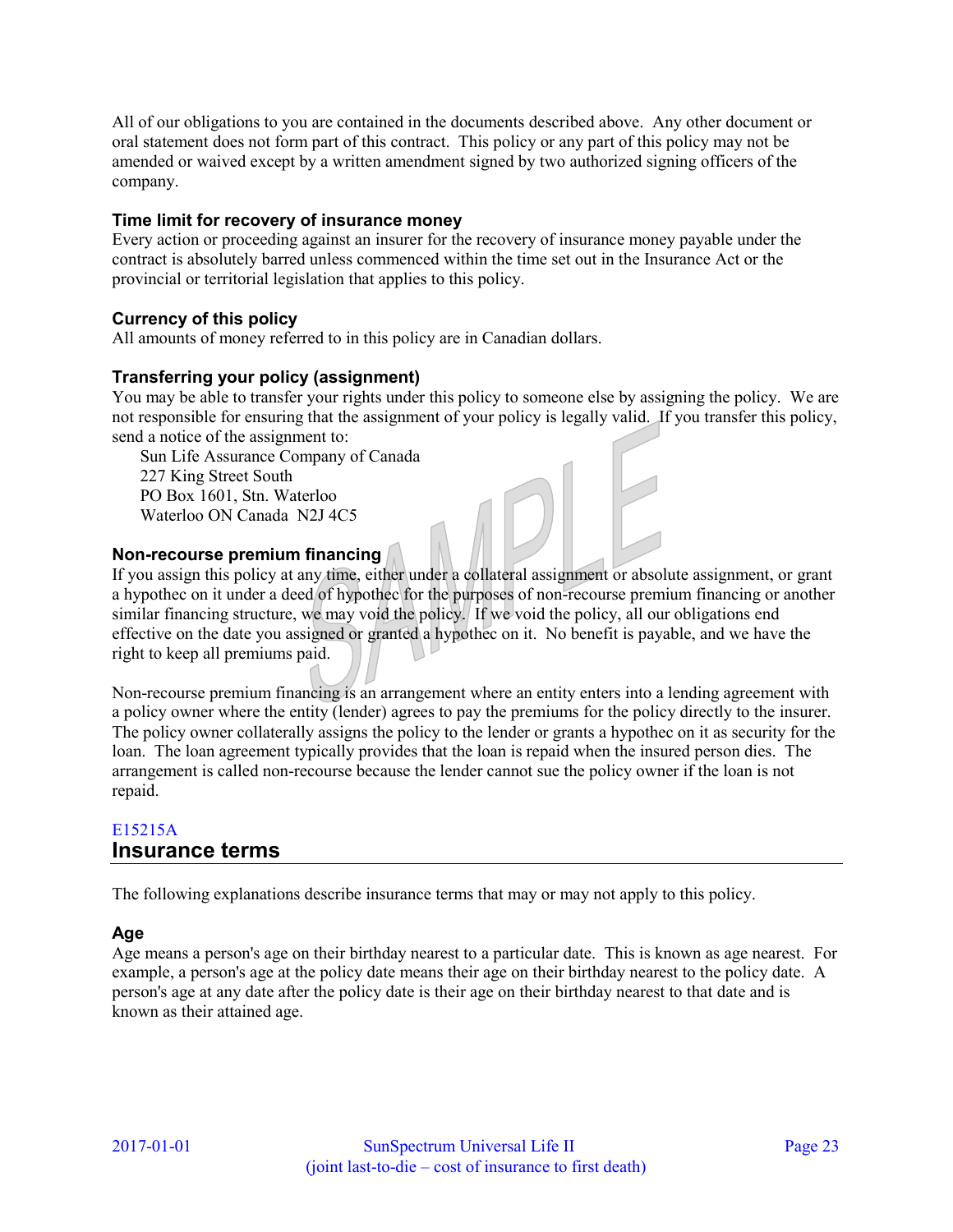### **Joint age**

For a joint basic insurance coverage, we use a single age to determine the cost of insurance for that coverage. We call this the joint age and it's shown on the *Policy summary.* We calculate the joint age on the date the insurance takes effect using the smoking status, sex and age of each of the persons insured for the joint basic insurance coverage.

Attained joint age is the joint age plus the number of years from the effective date of the joint basic insurance coverage to the nearest policy anniversary date.

#### **Beneficiary**

The person or persons you name in writing to receive a death benefit.

#### **Business day**

For the purposes of this policy, a business day is a day when our administrative offices are open for business and the Toronto Stock Exchange (or other stock exchange or securities market that we may designate) is open for business.

### **Contingent owner**

The person or persons you name in writing to take ownership of this policy if you die before the date this policy ends.

*What happens if no contingent owner is named when a policy owner dies?*

- If there is only one policy owner on the date of death, then the policy owner's estate becomes the new policy owner.
- If there are two or more policy owners on the date of death, then the deceased policy owner's estate along with the surviving policy owner(s) own the policy.

## **Evidence of insurability**

This may include medical, financial, lifestyle, tobacco usage and family medical history information and other personal history information needed to approve an application for life insurance.

## **Optional benefits**

Optional benefits may be available in addition to basic insurance coverage. An example of an optional benefit is the Total disability waiver benefit.

#### **Policy date**

This is the start date of your insurance policy. This date is shown on the *Policy summary*.

#### **Monthly anniversary day**

This is the day each month on which policy transactions described in this policy may be processed. This date is shown on the *Policy summary*.

## **Policy anniversary**

The month and day every year that is the same as your policy date.

#### **Policy year**

The 12-month period that runs from one policy anniversary to the next policy anniversary.

## **Policy transaction**

Examples of policy transactions are withdrawals, policy loans and transfers of money between accounts.